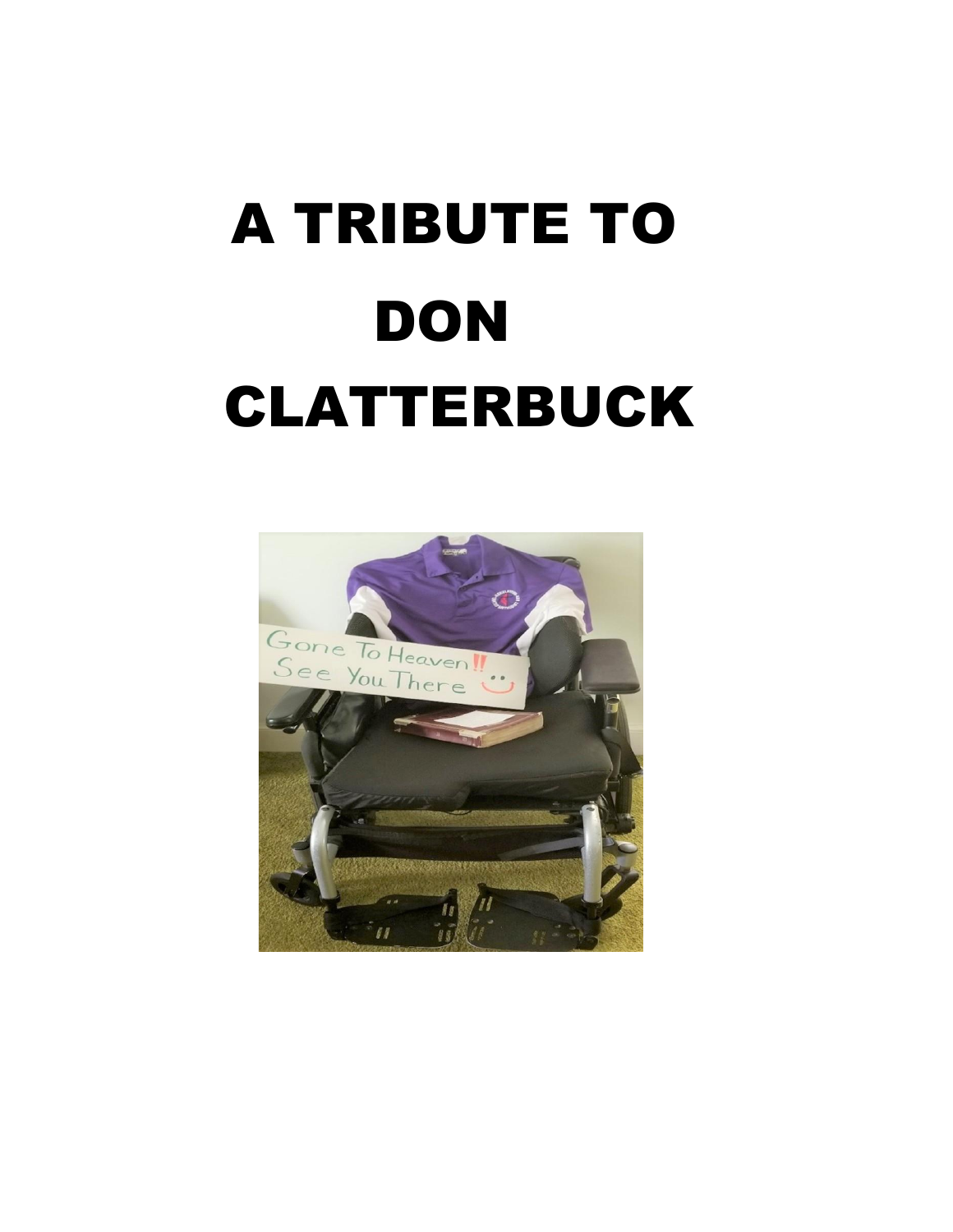Scriptures quotations taken from the New Revised Standard Version of the Bible, copyright © 1989 by the Division of Christian Education of the National Council of Churches of Christ in the United State of America. Used by permission. All rights reserved.

Picture of Christ Holding Man reprinted from ClipArt under Creative Commons (CC) license that enable the free distribution of an otherwise copyrighted "work" when an author wants to give other people the right to share, use, and build upon a work that they (the author) have created.

"A Tribute to Don Clatterbuck" written, printed, and published by Keezletown United Methodist Church in 2020.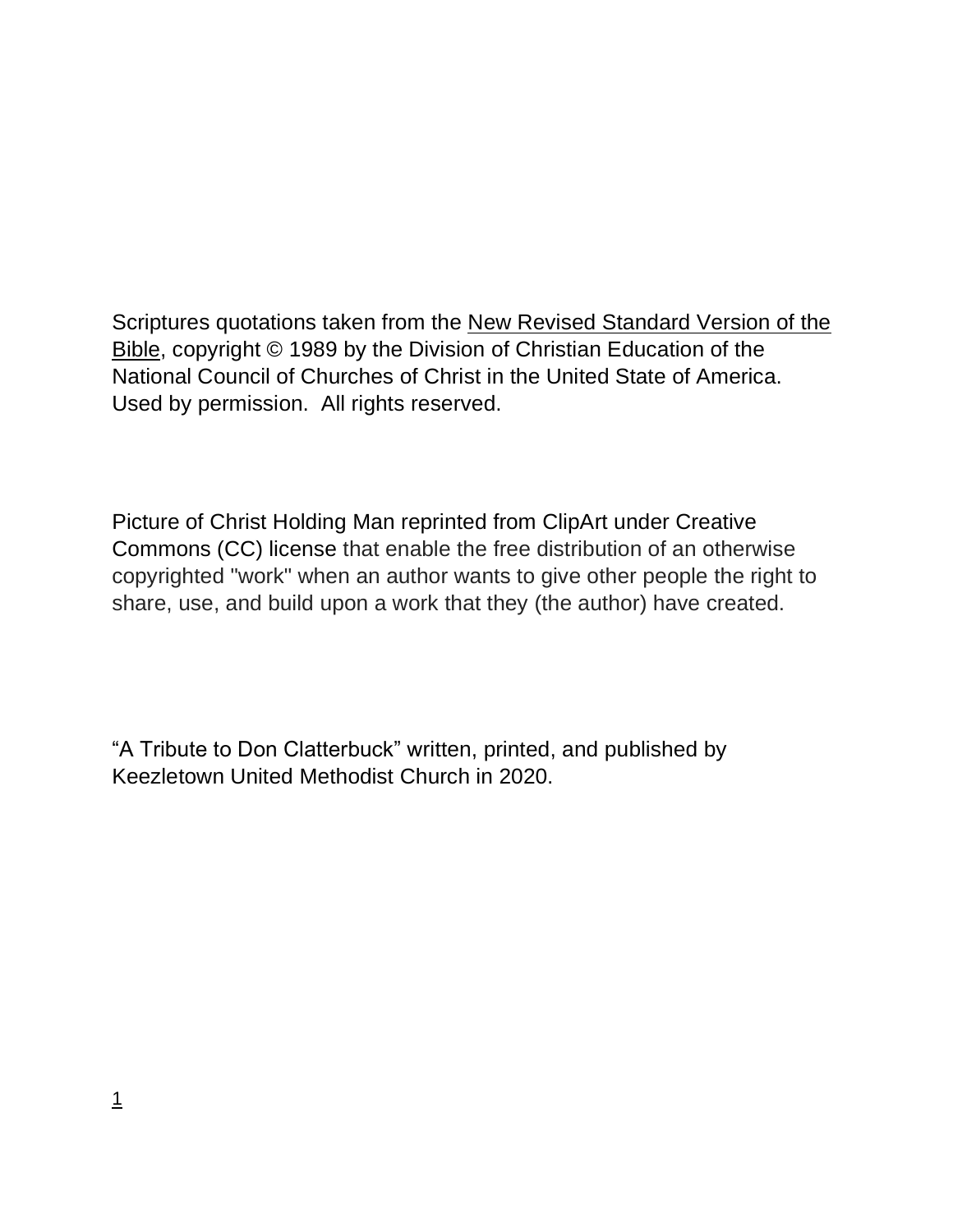#### **INDEX**

Copyrights and publishing page…….Page 1

Index…….Page 2-3

Picture of Don and summary of book…….Page 4

Picture of Don and Mary Harris……. Page 5 Oct 9<sup>th</sup> Celebration of Don......Page 5

A thank you note for the Celebration Day…….Page 6

A Prayer for Sunday School in 2011…….Page 7 A thank you note for birthday wishes in 2012…….Page 7

Don's 2012 Advent devotional…….Page 8

"My bed broke" in 2012…….Page 9 Good Friday 2014 thank you note…….Page 9

Moving to a retirement home 2014…….Page 10 Thoughts on a New Year 2015…….Page 10

"God Sees What You Can Do" devotional by Don…….Page 11

"Oh Yes, You Did Laugh" devotional by Don…….Page 12

Thank You for Being My Church note for 2015…….Page 13 Older than Dirt note 2016…….Page 13 "Sunday Taxi" devotional by Don…….Page13

"O Lord, Let This Math Class, Er, Thorn Be Taken from Me" devotional…….Page 14 "Special Music" devotional by Don…….Page 14

"Her Share" devotional by Don…….Page 15 "Feeding with God's Word and Rabbits" devotional by Don…….Page 15

"God Hears and Understands" devotional by Don…….Page 16 A Commentary on blind people by Don…….Page 16

"A Cloud of Witnesses" devotional by Don…….Page 17

"Hanging of the Greens and Setting the Scene" devotional by Don…….Page 18 Birthday reflections from Don…….Page 18 2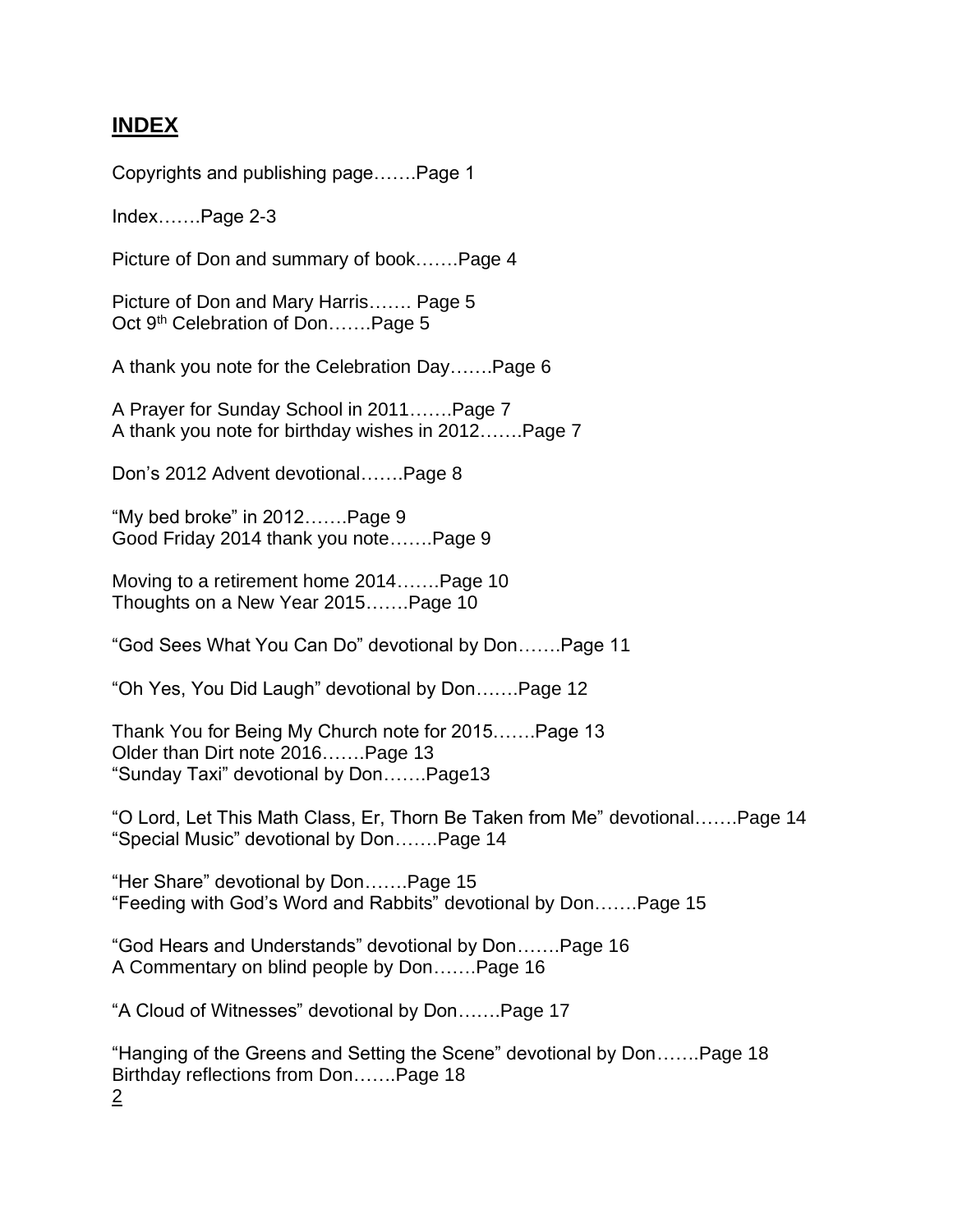Commentary on Jack Van Impe by Don…….Page 19 Thank you note for Harvest Party 2016…….Page 19 Thank you note for New Year 2017…….Page 19

"Working on Proverbs 13:4" devotional by Don…….Page 20

Picture of Don at Camp Overlook 2017…….Page 21 Thank You note for New Year 2018…….Page 21 Picture of Don at St Patrick's Day UMM meal 2018…….Page 21 Picture of Don supervising raising of new steeple in 2018…….Page 21

Don's Story on his 90TH Birthday…….Pages 22-25

Don's 90<sup>th</sup> birthday thank you, and Don serving Communion......Page 25

Picture of Don on Hayride 2018…….Page 26 Pictures of Don studying in Sunday School 2018…….Page 26 Happy New Year 2019…….Page 26

Don's Obituary…….Page 27

Don's Funeral and picture of Don and his empty wheelchair…….Page 28-29

How Don touched others by Ken & Faye Thomas, Kennis Armentrout and Noland Suter…….Page 30

How Don touched others by Geraldine Armentrout, and Nancy Coffman…….Page 31

How Don touched others by Mac Coffman…….Page 32

How Don touched others by Rev. Dan Bassett…….Pages 33-34

How Don touched others by Pastor Joel Robinette…….Page 35

"My Tribute to Don" a poem by Diana Davis…….Page 36

KUMC Church family's tribute to Don…….Page 37

Thanks to contributors…….Page 38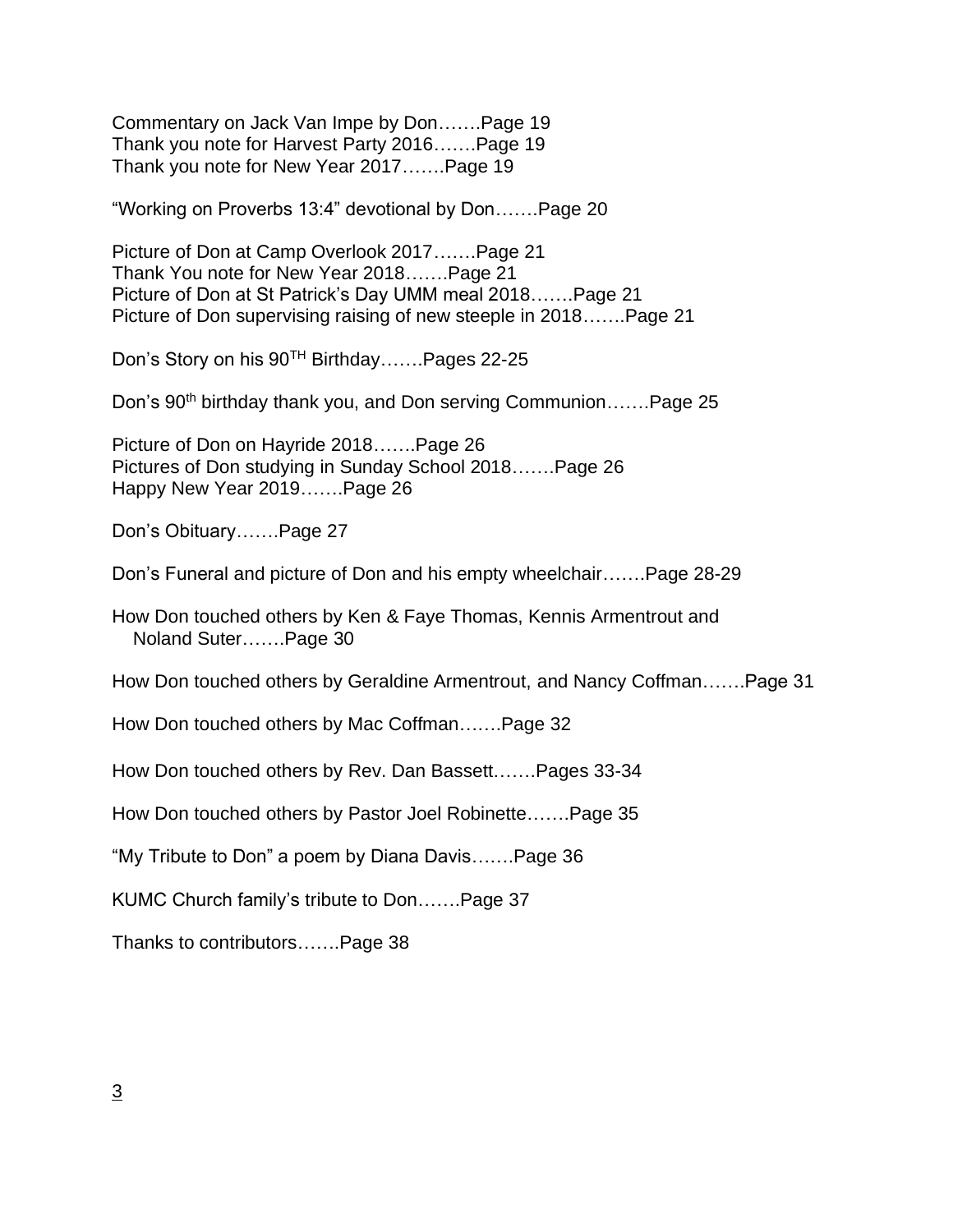This book displays the writings from 2011 through 2019 of Don Clatterbuck, who was a lifetime member of the Keezletown United Methodist Church family.

It was compiled and printed by them to honor and remember him and to show others how much they loved him.

Don was assisted in a majority of the writings by Rev. Dan Bassett, his longtime friend, who helped make this possible by writing down Don's thoughts. Dan told us at Don's funeral, that it took Don awhile to think through what to say, but that he always had his thoughts in order, knew just what he wanted to say, and that you had better write it down right.



You will find devotionals, thank you notes, how he touched others, and stories that may make you laugh, or cry, or just feel good, but they will all have Don's love in them.

**That was his greatest gift to all of us…his unconditional love. He is missed and loved.**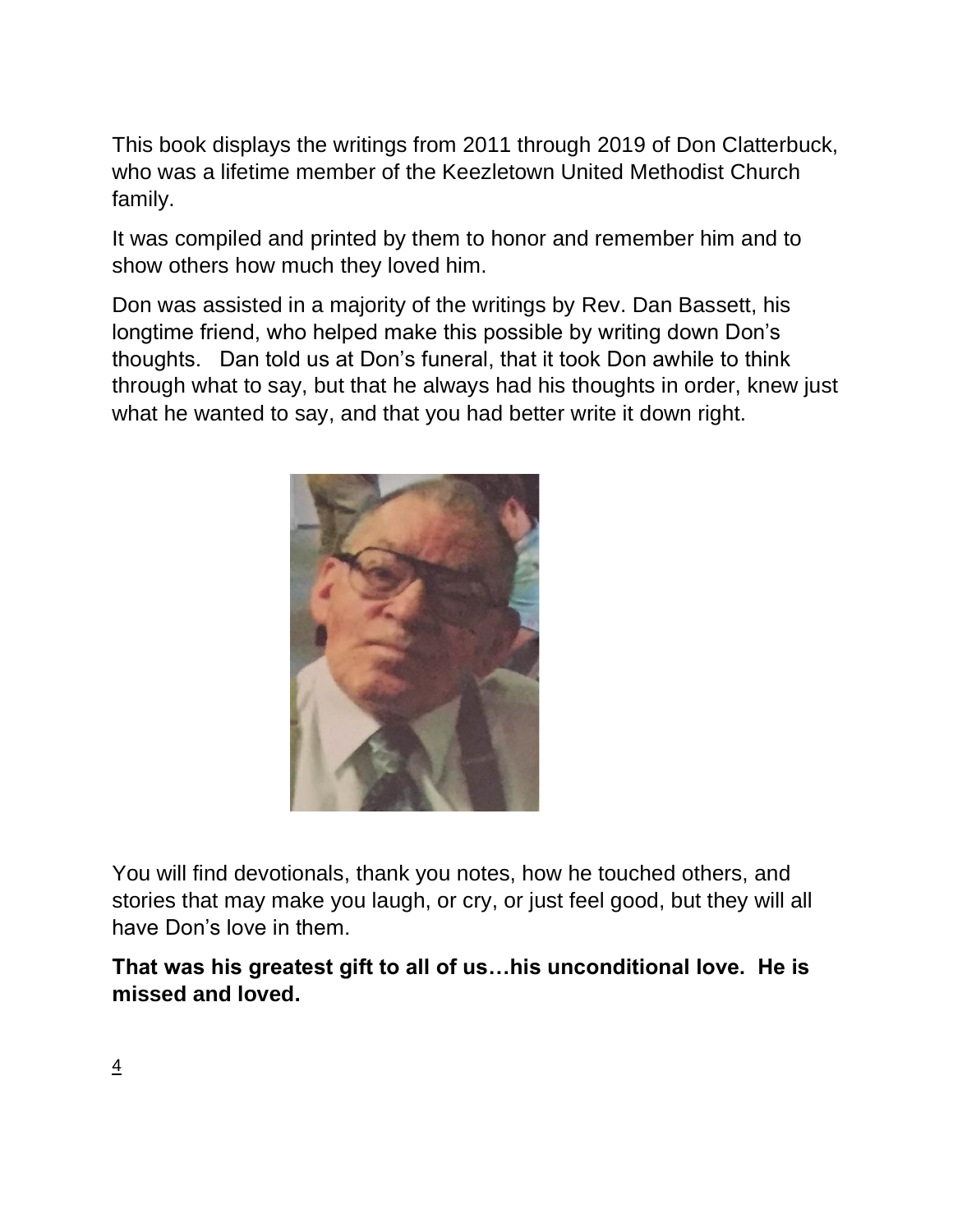

Don, at 78, with his dear friend Mary Harris, at 95.

## **A CONGREGATIONAL CELEBRATION OF DON – OCTOBER 2011**

On Sunday, October 9<sup>th</sup>, the congregation celebrated the life of Don Clatterbuck, during the worship service, with a recognition pin, presented by the UMW, and a scrapbook with pictures, cards, and notes from the congregation and Don's friends. As he sat up front, Rev. Dawn-Marie Singleton led the children in recognizing all that Don had done for the congregation, and then gave a wonderful message emphasizing all the love he has shared with each of us throughout the years. Don was truly touched by the words, the music, and the outpouring of love showered on him, and sent the following note: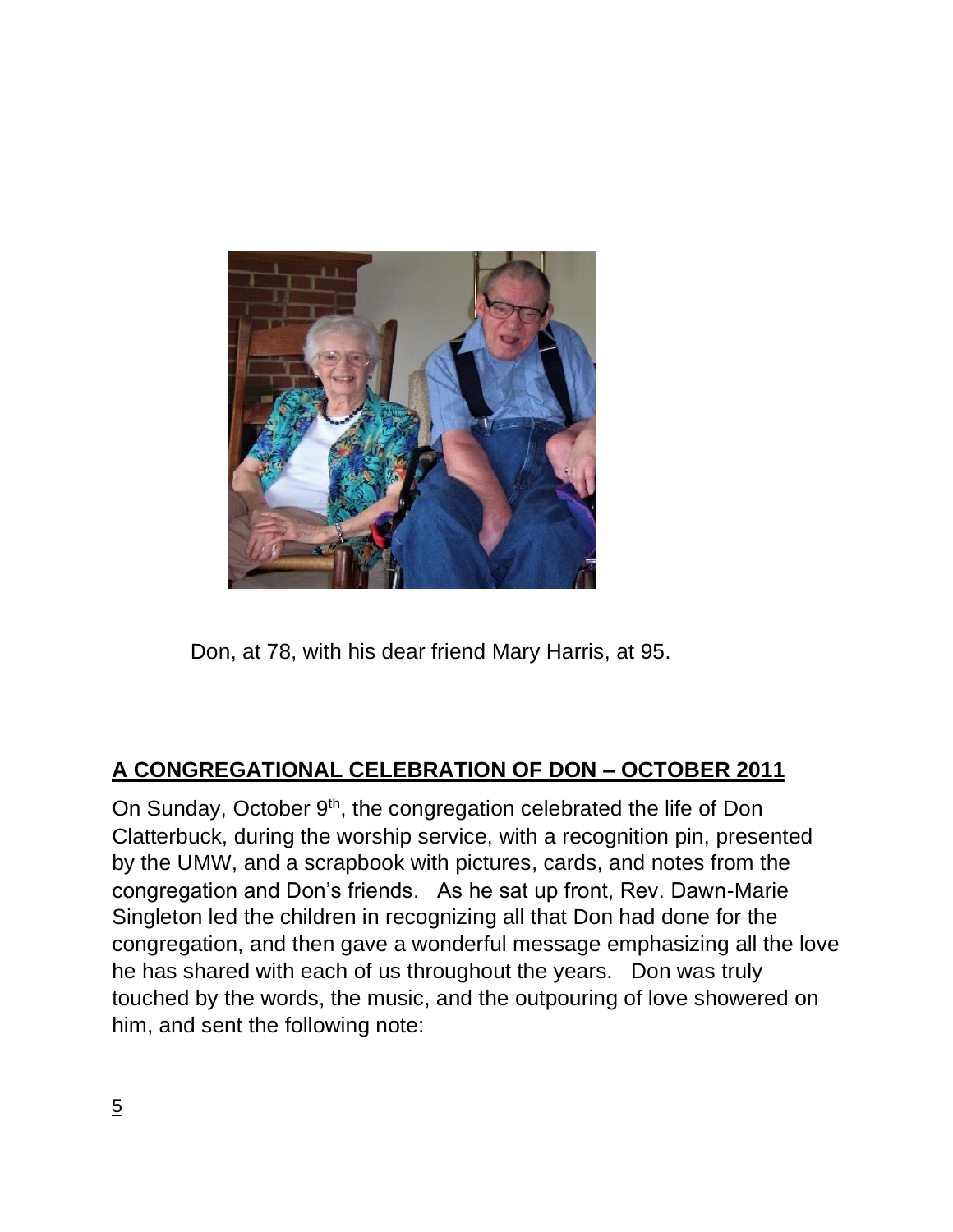#### **A NOTE FROM DON CLATTERBUCK ON HIS RECOGNITION– OCTOBER 2011**

Dear Congregation of Keezletown UMC: Thank you for this wonderful honor. I will remember this from now on. I don't feel like I deserve this. When I was born, they did not think I was going to live, but the Dear Father thought different. He must have thought I could do some good. I owe it to my parents and my brothers and sisters. I have tried to live up to my upbringing. I know they were proud of me. I went everywhere they went—they did not hold me back any—which is why I am outgoing today. I like people, as you know. I love my Lord—my faith grows stronger every day. I have watched people, through my years. I can look back over my life and thank the Lord for what He has brought me through. I have had my ups and downs just like anybody else, but it has made me stronger. I have looked at some of the people in this church: Rev. Bush and his wife, Mr. Wheeler, Mr. Coffman, Mr. Huffman (as we called him, Hezekiah), Mr. Layton Clatterbuck, Mrs. Charlotte Coffman, T.R. Clatterbuck, Mrs. Sadie L. Wright, Rev. Bill Fisher, Rev. David Breeden, Mrs. Allie Earman, and Rev. Dawn-Marie. I loved them. These are just some of the people I have looked up to….I could go on and on. I have had a good life. I have tried to live for the Lord like my mother and father. I have tried to carry on the name (I don't know how well I have done…). I will show you I am not an angel. One day, mother and father were away from home and I decided our garden needed work…so I decided, with my brother, we would go down on my uncle's farm, get a horse, come back and work our garden. My brother went out in the field and got the old horse, brought it into the barn and harnessed him up. He brought him out and hooked him up to my chair, and we came back up to the house. If he took a notion, he could have taken off with me—hard to tell where I would have landed. Then he took the horse back to the barn and let him go. Another of my adventures took place in Harrisonburg. I was walking all over town. They tore a couple of houses down. I got in my walker (I am kind of nosey). I heard something going on down in the foundation (it was a front-end loader). I walked up and looked down in there. I was not paying attention to my walker—I had my head somewhere else. My walker rolled, and first thing I know, my walker dropped four or five inches down on another step. It was just big enough to catch my wheel. I don't know how in the world I caught myself. If I had gone down in that hole, I would not be writing to you today; it would have broken my neck for sure. I would not be here today if angels were not around. This is only one story; I could tell you many more. I know they were on my shoulders every day. One more short story. I got ready to cross the street in front of the Asbury Methodist Church in Harrisonburg. The light was red and I crossed. I must have been going too fast, and I flipped over and I was standing on my head. Some man hopped out of his car and turned me over right. I went on my way, and he did too. Ha! Ha! Ha! Thank you all very much for everything. Your brother in the Lord. Don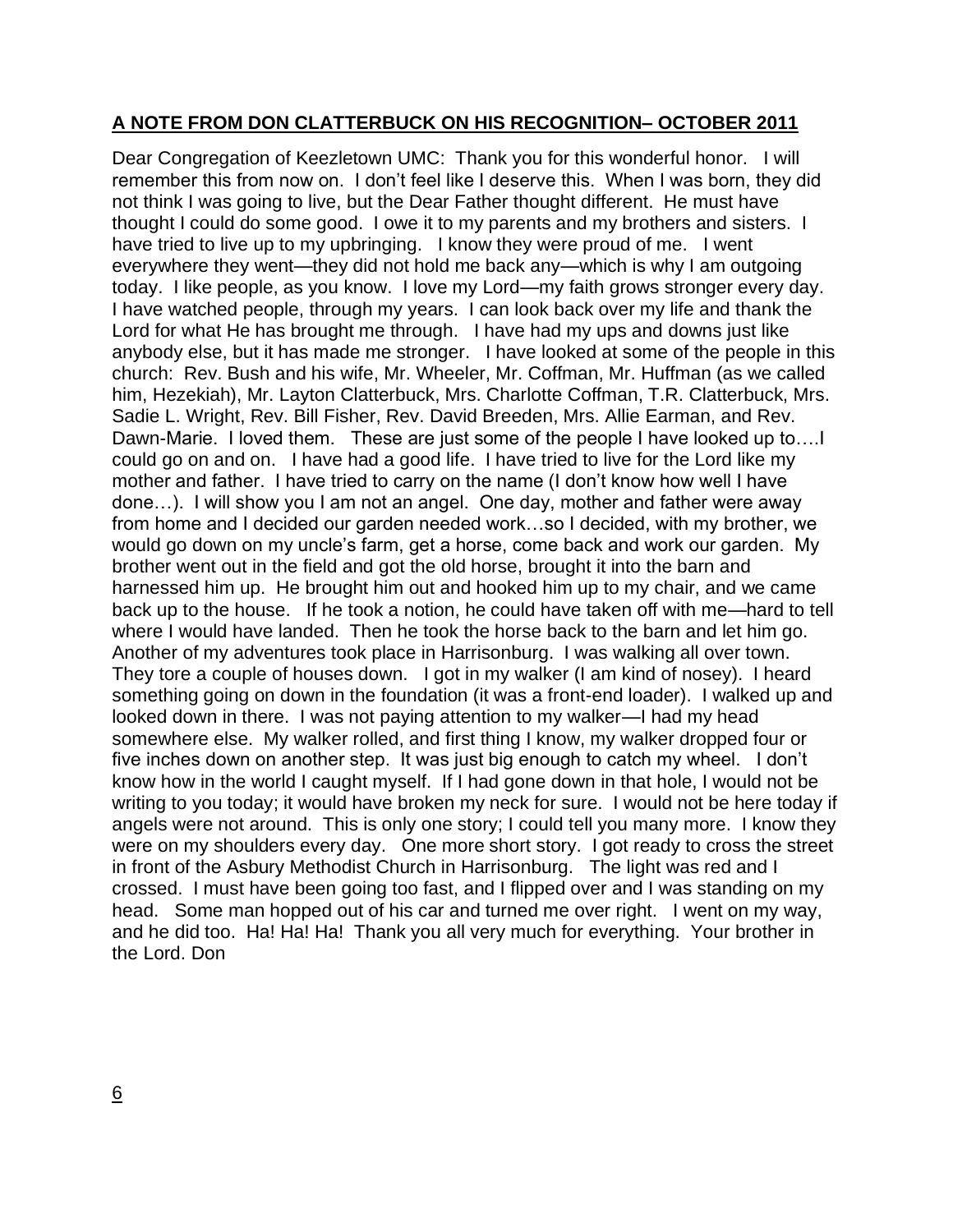## **DON'S PRAYER FOR SUNDAY SCHOOL: SEPTEMBER 17, 2011**

Our Father which art in heaven, would you be so kind to hear my prayer. Bless everybody here this morning. May your will be done. Bless Mac as he leads us. May I and the class help him. Bless all the sick and heal them. Bless all the service people. Help the war to be over so they can come home to their families. Let us help our church. Help Dawn Marie do her best, and let us help her more in our church. Let our church be a beacon. Let us go out and hold up the Lord to the world. But let us help each other. Let us see what we can do for our church and our world and Keezletown, and see how many more we can bring into the fold. I praise you for what you have done for me, and all my good friends. Make me more thankful for the life you have given me. In your precious name I ask these things. Amen

## **OCTOBER 2012: A BIRTHDAY NOTE FROM DON CLATTERBUCK:**

Dear Family and church family: At this time, I want to thank you all for both of my birthday parties, at home and church. I got about 75 cards, and all the surprises. Thank you for all the nice things you do all year round for me. I never will know how lucky I am….on the other hand, I know Who is over me! I hope I can keep on doing my best with all of you. When you all help and the Lord helps, I can do it. I look forward to doing my best. Your brother in the Lord. Don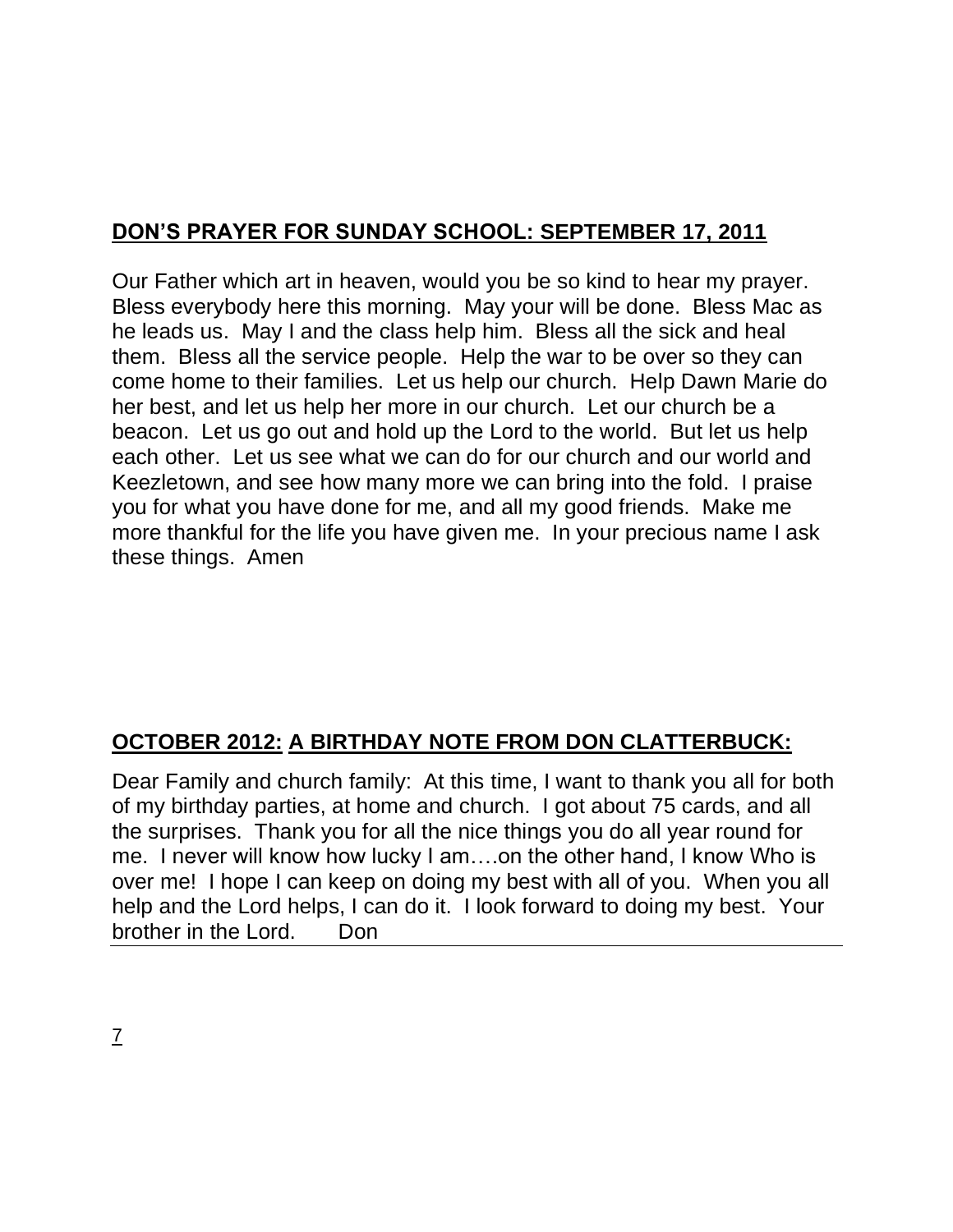#### **From Expecting: The 2012 Keezletown UMC Advent Devotional**

December 13, 2012 Luke 22:1-13

I was about twenty years old before a doctor in Baltimore told me my condition was called cerebral palsy. Then I was in my thirties before I finally got a speech teacher who helped me a lot.

I was part of a center in Harrisonburg for people with cerebral palsy. Mrs. Harris and my mother learned of a blind lady visiting from Florida named Nina Gray. My mother took her back to Florida to look over the center where she worked. Somehow we got her back here for our center. We called her "Pipey." She could play piano out of this world. She had a good education. She was a religious woman.

She taught me to say "you." I want to tell you how she taught me. At first she taught me to say, "ee." Then she ran that into "oo." Now I can say it as well as you.

She would wake up and think about something you couldn't say, and get her stylus out from under her pillow and write it down in Braille to help you the next day. She would not have to turn the light on!

She was blind, so she did not see all of our shaking…so she did not have to think about it, like someone who could see.

She told us, the best work she could get out of somebody was when they were really tired. She worked with one student at four in the morning! Don Clatterbuck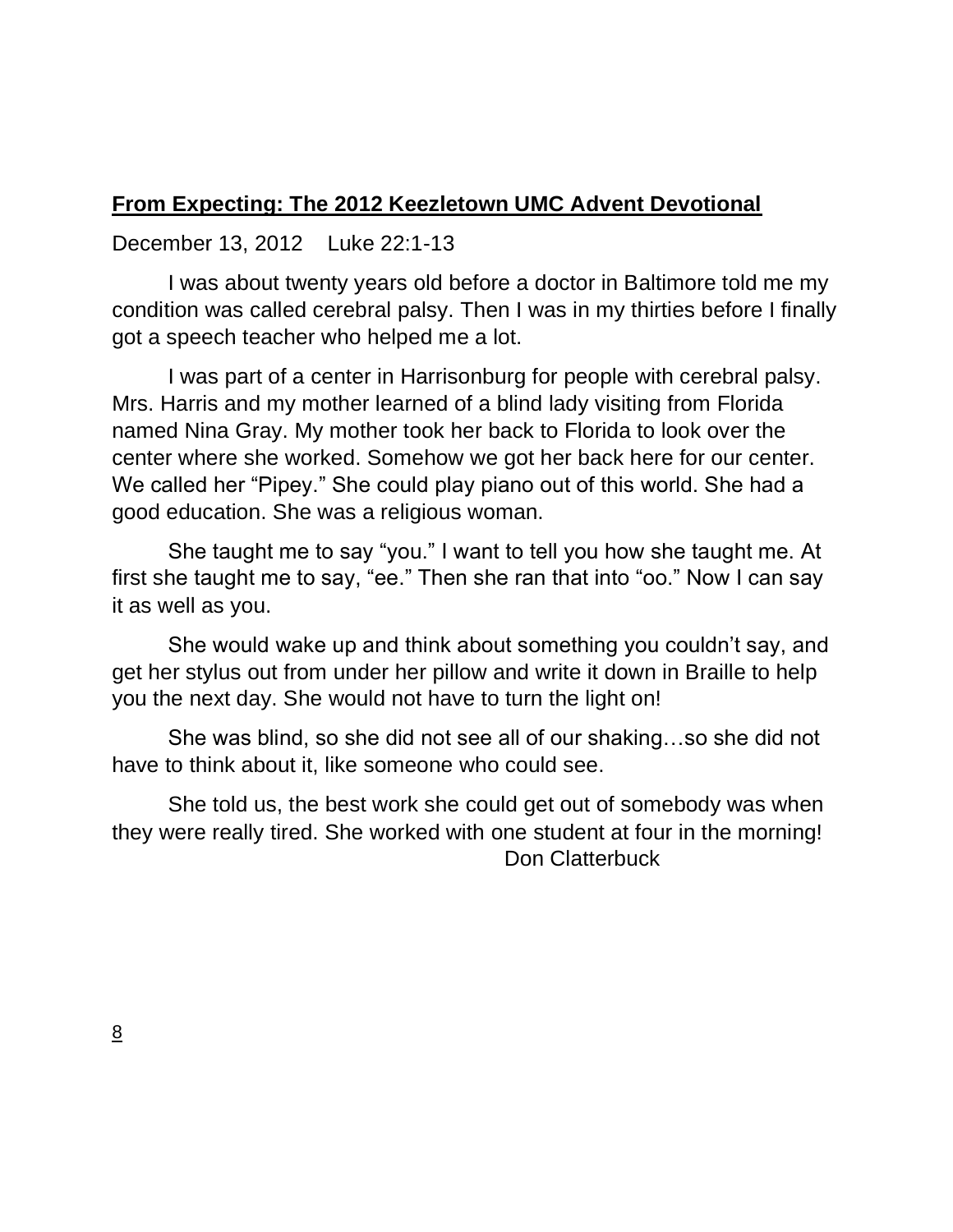## **"MY BED BROKE" BY DON CLATTERBUCK--DECEMBER 13, 2012**

Don wrote this on December 13th, and would like to share it with you. "One time my bed broke down. I didn't know what to do at that time. I called Lute. He's a carpenter, you know. He came over and looked at it. He looked and he couldn't do anything for me, but he called Mac and told him about it. He came over and looked. He said yes, he could fix it, and he took it back to his shop. He cut a piece off and welded another piece on. It was a whole lot better than before. He came back and put that on. He put half a dozen screws in it. It is better, and I am sleeping on it today. I know the Lord had His hand in that."

**GOOD FRIDAY THANK YOU--MAY 2014**: Pastor Joel and the church: That was a wonderful program we had on Good Friday night. It was a moving experience. I am 85, and that was the first experience like that I've ever had. Everybody at the posts did a wonderful job. I would not miss that for the world. I want to thank everybody for the help they showed to me. I am sorry more people could not attend—they missed a whole lot, and they don't know. It certainly moved me. Thank you. Your brother in the Lord, Don Clatterbuck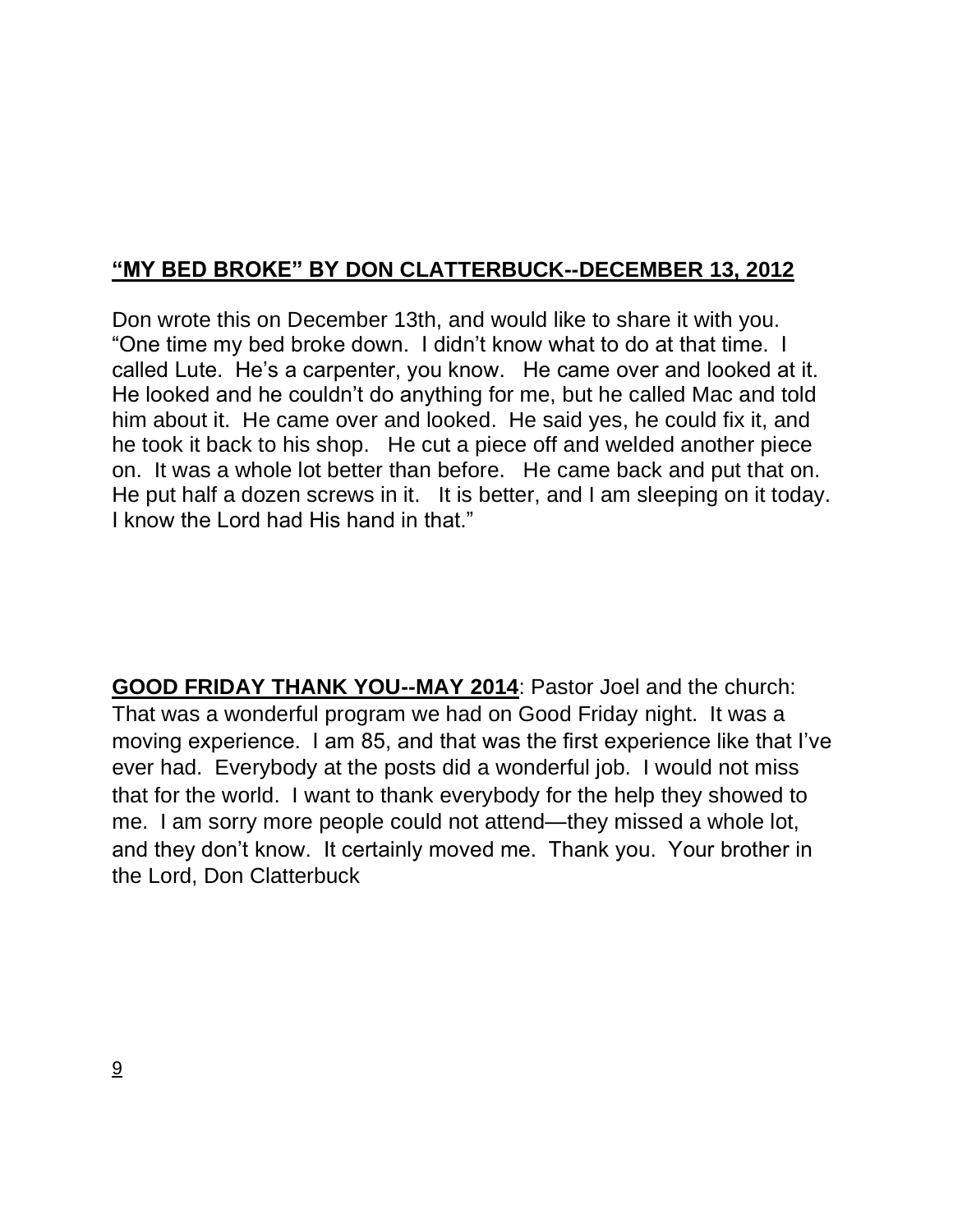## **MOVING TO THE RETIREMENT HOME--SEPTEMBER 2014**:

Dear Church Family, Thank you all for standing by me in my transfer. It was hard. I never thought I would have to do this, but that is that—I've got to live with it. I'm not too happy, but somebody else was in control. Thank you for all the cards, and for your prayers. I got "right many" cards! And also birthday cards! Also, as you know, I was serenaded on Sunday morning. I am sorry I could not keep on holding my office (Nominations & Leadership Development), but I could not get to the meetings like I should; that's why I gave it up. I have "right many" people who come by to see me. And the men are still hauling me back and forth. I look forward to that! My mind was going wild. I was not going to come back to church. Something took place: my Lord knows more than I do. Praise the Lord! Something good came out of this: Randy made a bargain with me; he said if I would come back, he would come to church, and so far he's held up his end of the bargain and I am holding up my end, also. I love the Lord, and I will follow him. I will see you in church! I want to thank the men and everybody else. Don Clatterbuck

## **THOUGHTS ON A NEW YEAR FEBRUARY 2015**:

Dear Folks, Another year has come and gone! I hope this one will be better—I hope and pray. At this time I want to thank you all in the church for all the nice things you do for people. I want to thank you for all the nice cards and the candy you gave me. Thanks to Faye and to Ms. Armentrout, who delivered it. Thank you for letting me be with you all at the Salvation Army. I hope I can do that more—I enjoyed that. I know I am no help, but I like to have my nose in there! I hope your "boys" will still be able to get me when Randy can't. I hope this year will be better! I like to keep in touch. I appreciate Joel! Thank you again. May God bless and keep you. Don Clatterbuck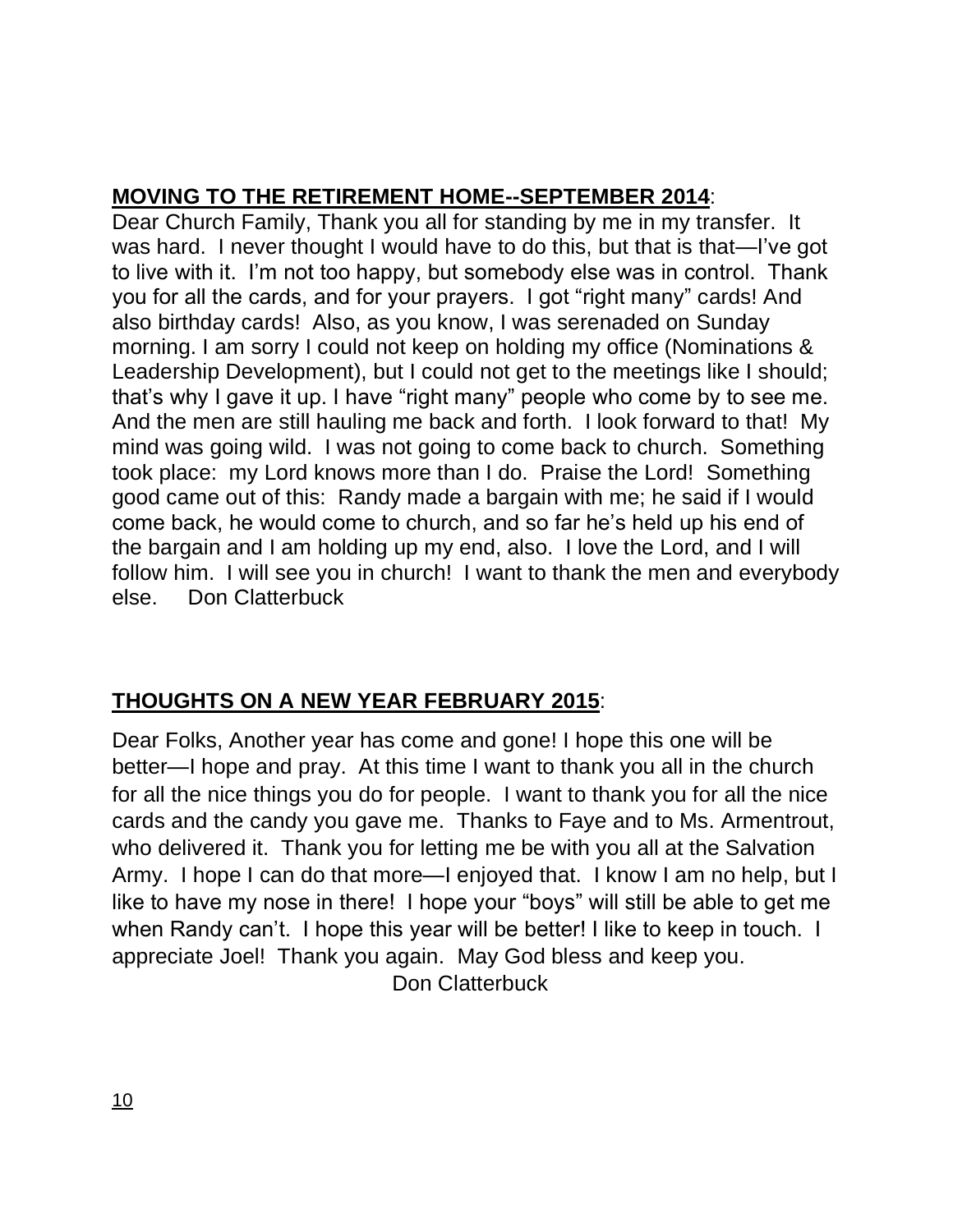### **From The God We Can Know: The Keezletown UMC 2015 Lenten Devotional**

#### Ash Wednesday, 1<sup>st</sup> Day in Lent, February 18, 2015 Read: Exodus 3:1-4 **"God Sees What You Can Do"**

Moses got a mission from God to help his people. More than forty years ago in Harrisonburg I knew a lady named Gray Pipey who was sent by the Lord to help me and other people.

I used to go to a place called The Center in Harrisonburg. "Pipey" worked at a center for handicapped people in Florida. My mother met her and found out what Pipey could do. They went to Florida together to visit the place where Pipey worked and to determine if, possibly, I should go there. But instead, Pipey came to work at The Center in Harrisonburg.

Pipey had been blind from birth. However, she had a wonderful education and she was a marvelous person. She could do anything that everyone else could do. She could play piano gorgeously. She could tell you what you had on and how you were doing—although she was completely blind. At The Center, Pipey worked with us on our speech. She taught me to say, "You," as well as other words that I could not say before. You could tell that she had great faith in the Lord. I looked forward to going every day to work with her.

I am a bigger man to have known her and I have more faith. The Lord knew what Moses could do. When Pipey looked at me, she saw what I could do. When you know about somebody like Pipey, you look at handicapped people differently.

Prayer: Dear Father, I come to you now to ask your blessing on this article. Bless our church and all the good we are doing, and what we are going to do for you. In Jesus' name, amen. The same of the Don Clatterbuck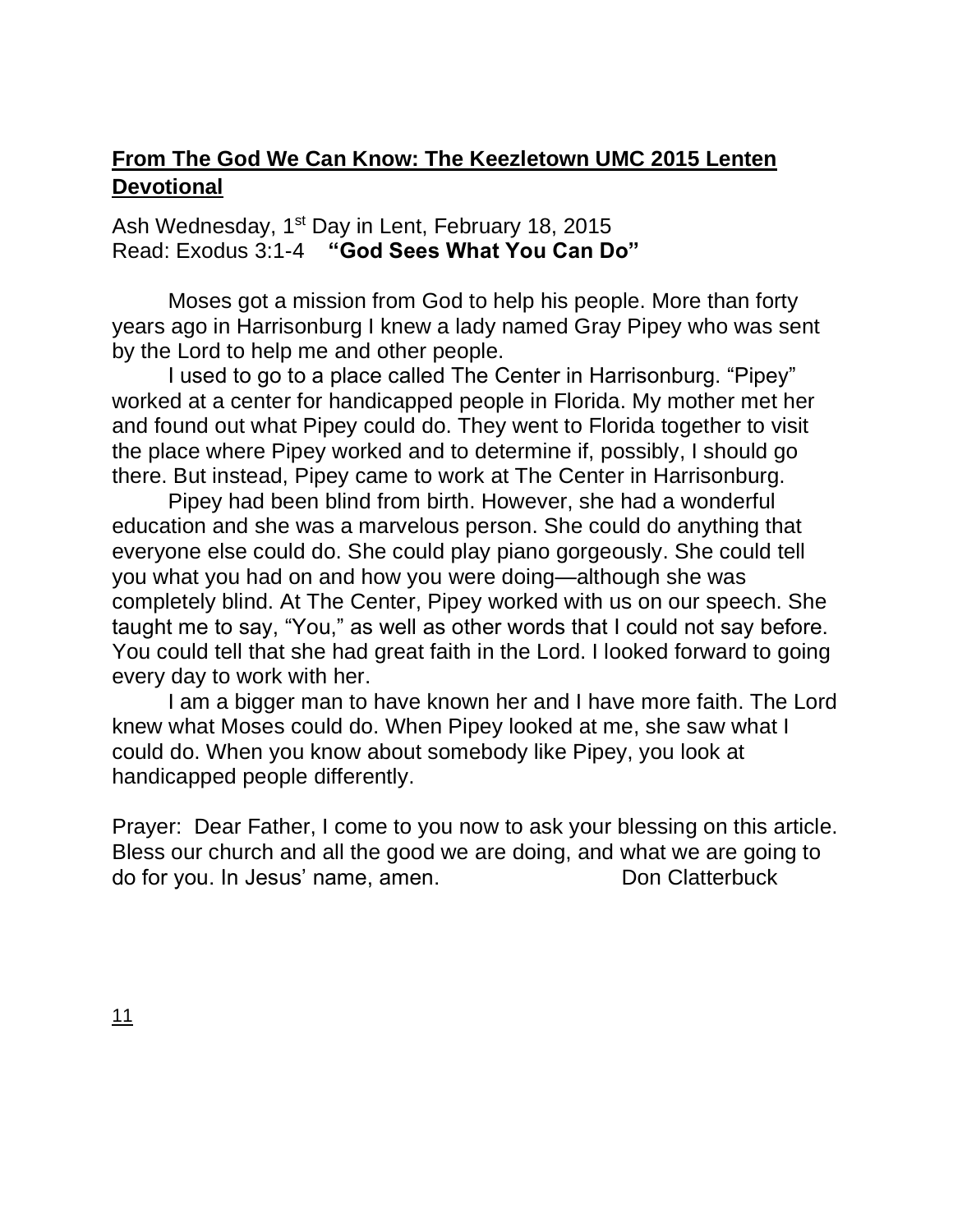**From Yesterday and Today and Forever: The 225th Anniversary Year Keezletown UMC Devotional** Day 10 **"Oh Yes, You Did Laugh"** Read a Scripture: Genesis 18:1-15; 21:1-7

My relationship with KUMC began at birth. Marhl and Alleen Clatterbuck, Sr., my parents, followed in the footsteps of T. R. Clatterbuck my paternal grandfather who attended the Keezletown Methodist Church his entire adult life. He sat in the back pew on the right hand side; however, my family soon filled in the pew beside him.

As the oldest of four children, I felt responsible for my siblings' behavior and church was no exception. Because there wasn't a nursery, parents disciplined their children and for the most part we were well behaved. One exception would be when Penny, my sister, and Lesta Mae, a friend, talked and laughed enough to disrupt the sermon and Pastor Bangle stopped and reprimanded them. I am not sure Penny ever forgave him. Another time Patsy, sister, and best friend, Claudette, created a scene laughing during the singing of a hymn. Immediately, mother tried to get control, but surprisingly she began to laugh uncontrollably and shook the entire pew drawing even more attention from those around us.

Pray: Thank you God for the gift of laughter and that we can laugh at the ridiculously wonderful and surprising things you do. Thank you for the laughter of children and parents who get caught up in moments of uncontrollable-uncontainable-unbelievable joy. May we share in the laughter at the experience of your joyful salvation and grace.<sup>\*</sup> Don Clatterbuck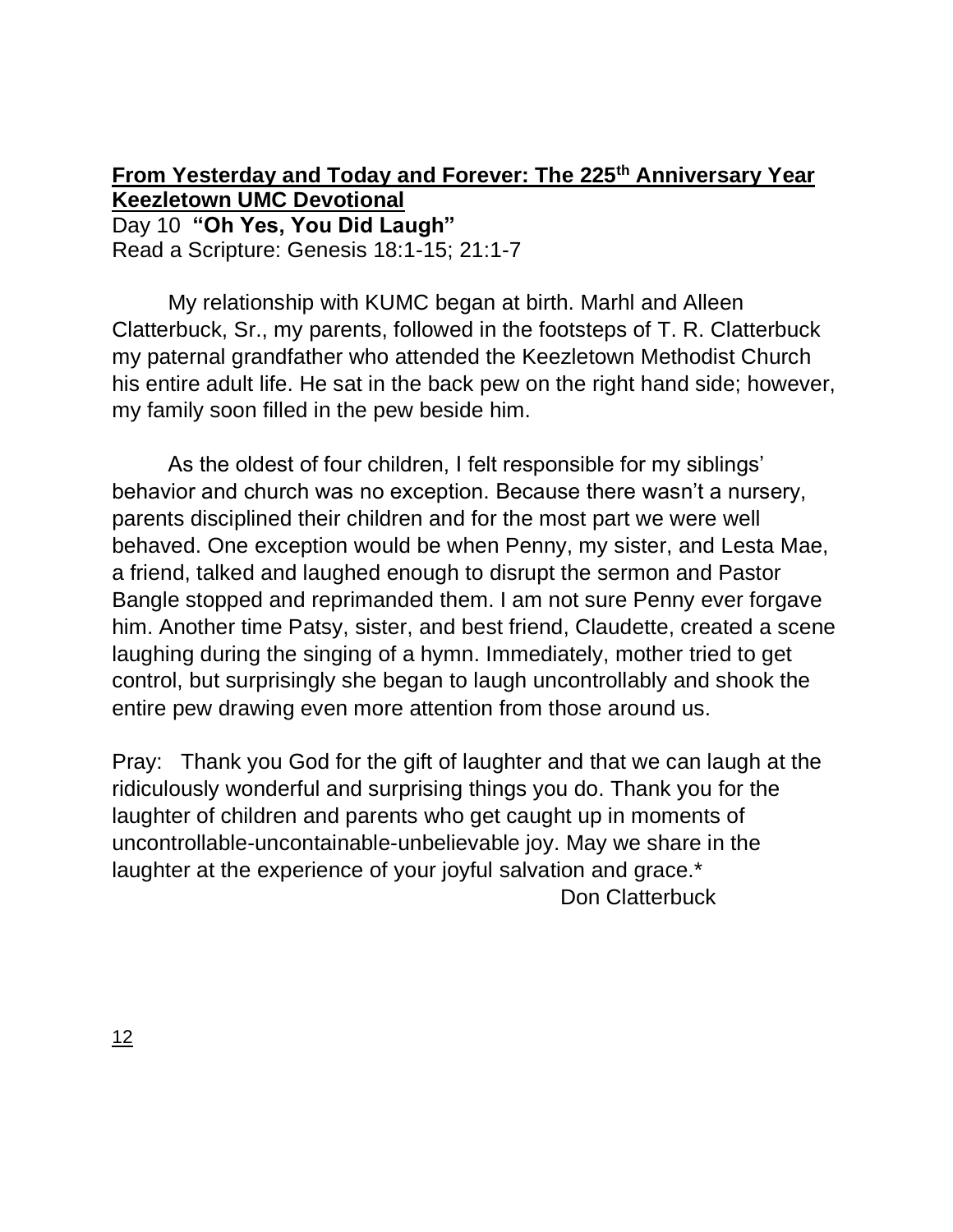**THANKS FOR BEING MY CHURCH--SEPTEMBER 2015**: Dear Folks, again—another year has come and gone. I had a very good year. Like before, I want to say Thanks for being my church. Like I said before, I don't know how I deserved all the nice things people do for me. I got about twenty-one cards (birthday cards), among other things. All the things people say about me! I don't deserve it. I look forward to working with my church, doing what I can to make my church better. When you all pray for me, I know I will succeed. Thank you for everything. In Jesus—Don **Clatterbuck** 

**OLDER THAN DIRT--FEBRUARY 2016**: A message to say, "Thanks for just being you and for doing the wonderful things that you do!" Have a Happy New Year from Don Clatterbuck, who writes: Dear Church, thank you very much for the candy and the card, for your love, and for your help all year. I hope I can measure up to it. As you know, I am older than dirt: "The shoe lady" put that to my name, you might give her a talking to. Thank you! I hope we have a very nice year in front of us. I will try to do my part. Thank you! Brother Don

#### **From Yesterday and Today and Forever: The 225th Anniversary Year Keezletown UMC Devotional**

Day 18 **"Sunday Taxi"** Read a Scripture: John 1:35-42

Daddy was known as the "Sunday Taxi." He picked up and delivered an elderly man, a neighbor lady and her children, and always Daddy's sister, Aunt Sade Wright.

Pray: Thank you for John, Andrew, and Marhl who brought people to Jesus so they could see for themselves. Help me to be a Sunday taxi.\* Don Clatterbuck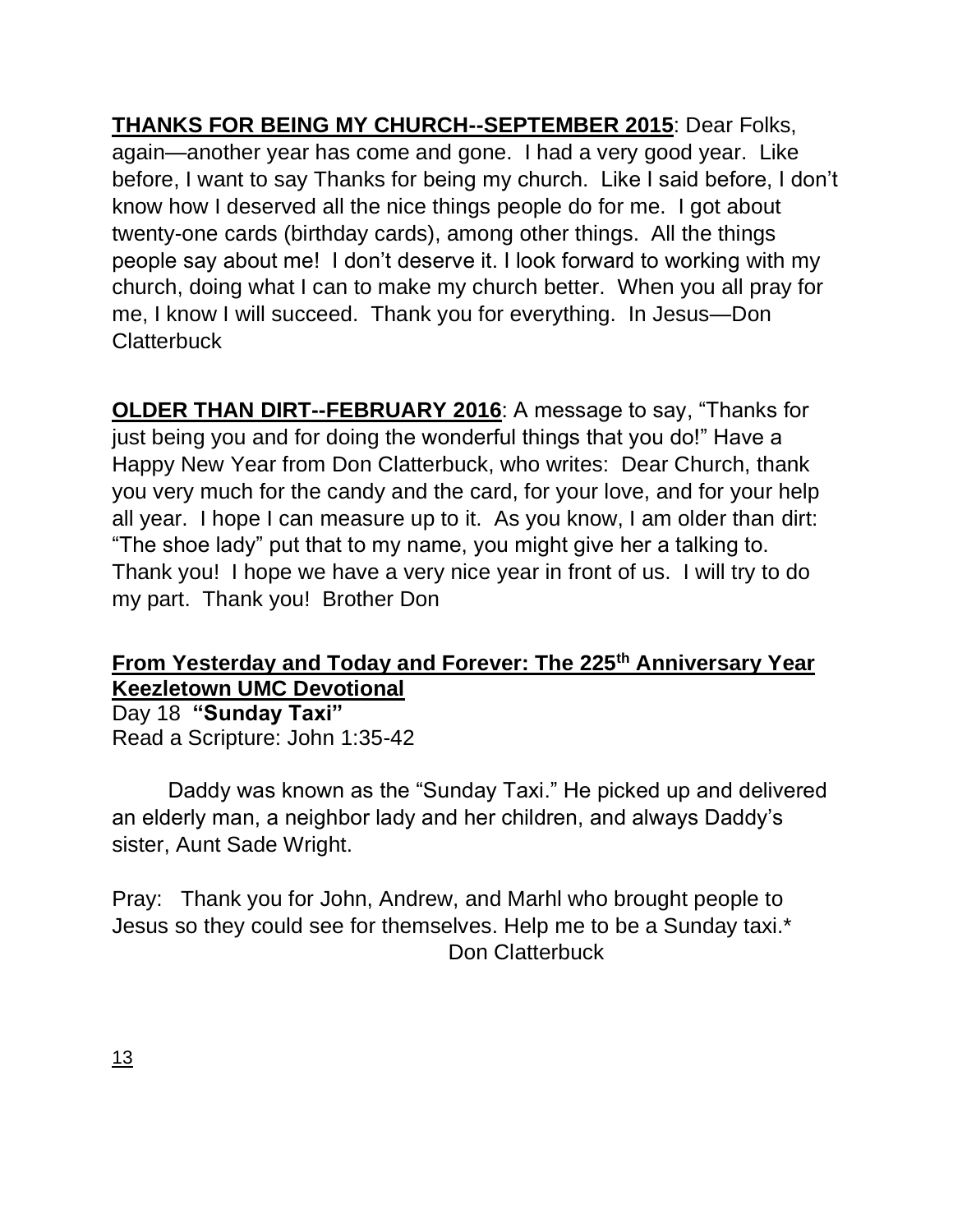Day 41 **"O Lord, Let This Math Class, Er, Thorn Be Taken from Me"** Read a Scripture: 2 Corinthians 12:1-10

Bill Fisher led the largest Bible Study I ever attended at the Keezletown Church. He was our pastor while he attended Eastern Mennonite Seminary. We met each Wednesday evening and at one time had seven different denominations attending. We met in the basement of the "old" Methodist church. Pastor Fisher was a people person, and his sermons seemed to speak to each in attendance. Bill stopped at my home frequently. He often had breakfast and he and my Daddy gave each other advice. Once Bill stopped by after taking his math exam. He asked Daddy for his gun and he shot his math textbook into confetti.

Pray: Thank you Lord for finally delivering Bill Fisher from math class. May our weaknesses, frustrations, and thorns make us lean even more on the strength of your grace. Don Clatterbuck

## **From Yesterday and Today and Forever: The 225th Anniversary Year Keezletown UMC Devotional**

Day 47 **"Special Music"**

Read a Scripture: Psalm 100

Many individuals and occasions helped to develop and define my life. One is Nelson Miller. She was pianist/organist for more than 50 years. She gave music lessons to Patsy and Penny. Each of them provided special music for worship making me very proud. Mrs. Miller also directed the senior and junior choirs and was instrumental in Irene Dean making choir robes. Also she aptly taught the adult Sunday school class for years.

Pray: "Make a joyful noise to the LORD, all the earth. Worship the LORD with gladness; come into his presence with singing. Know that the LORD is God. It is he that made us, and we are his; we are his people, and the sheep of his pasture" (vv. 1-2, NRSV). Don Clatterbuck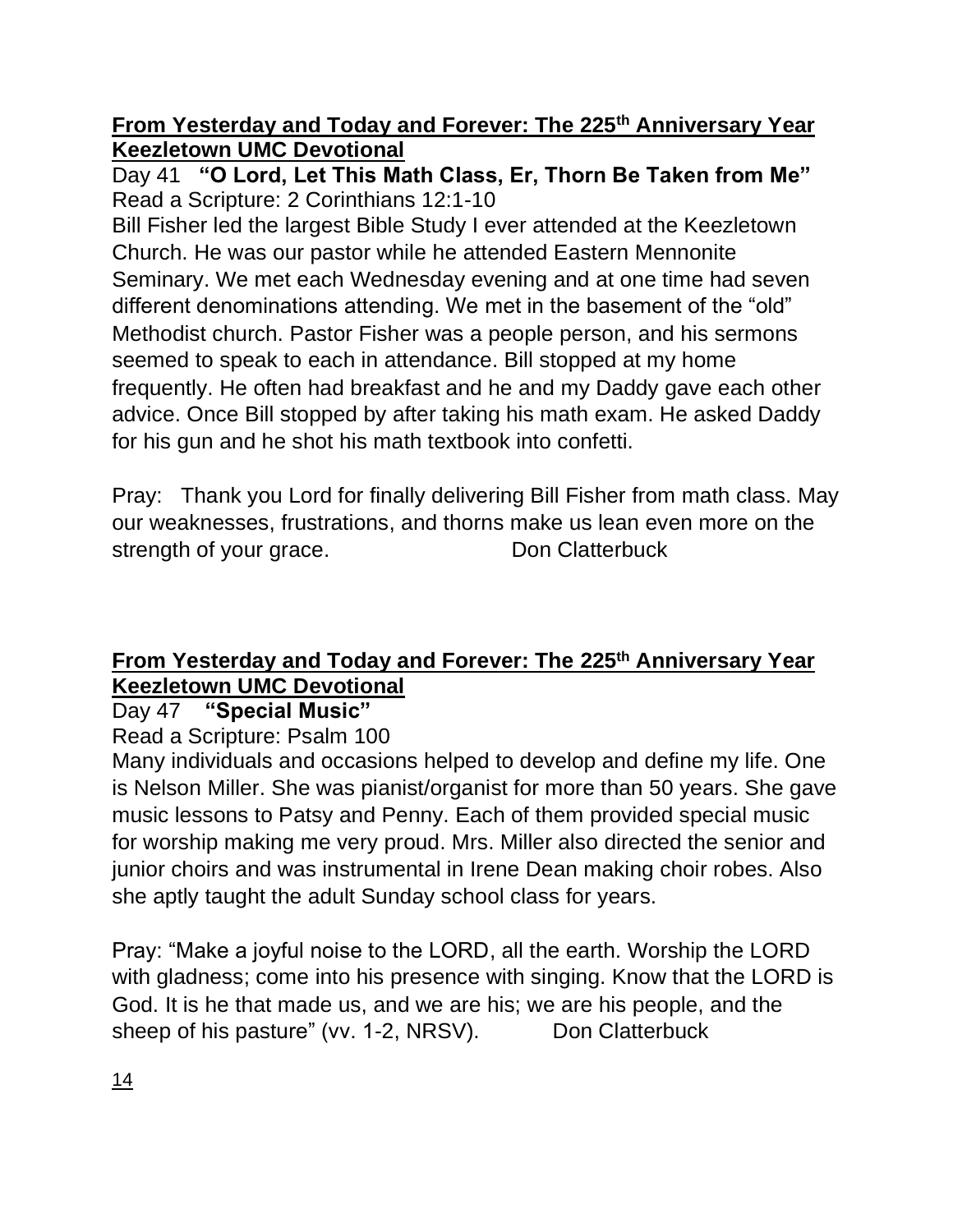Day 55 **"Her Share"** Read a Scripture: 1 Corinthians 12:12-31 Mother always did her share. Her big project was the two week Vacation Bible School Program. I remember one year we coordinated our VBS with Crossroads Presbyterian Church. Not only was daily attendance huge, the church could not provide seating for the crowd at the closing program. Mother, Patsy, and Penny always helped Daddy pack treats of candy and an orange for Santa to give to each child after the Christmas Program. Another event Mother viewed as special as Christmas was Easter. She helped to plan the Easter Program, the Sunrise Service and the breakfast which followed the Sunrise Service. We had our Sunrise Service in the lot behind our old church; a perfect place to witness a sunrise. Mother enjoyed her membership in the Methodist Women and their outreach program as well as the fellowship.

Pray: Jesus our Savior and Head, Alleen took a pretty big share and part in the body of Christ. Help me to receive the share you give to me. Help me be a willing, healthy, and vital part of Christ's body ministering to the world.<sup>\*</sup> Don Clatterbuck

## **From Yesterday and Today and Forever: The 225th Anniversary Year Keezletown UMC Devotional**

## Day 119 **"Feeding with God's Word and Rabbits"**

Read a Scripture: Luke 9:10-17

I remember Rev. Bush and his wife. They were missionaries before becoming the pastor at Keezletown. Mrs. Bush hosted and taught a weekly Bible Study in the parsonage. Most memorable was their practice of raising and slaughtering rabbits to give to feed the needy. My Aunt Sade and the Bushes developed a spiritual bond during the tragic death of Aunt Sade's son, J.F., at the age of five.

Pray: Thank you Jesus for your mercy on the crowd in teaching about the kingdom of God, healing those in need, and feeding the hungry. Pour out your mercy through us like Rev. and Mrs. Bush in teaching about God, sharing food with the hungry, and comforting those in need. Don C 15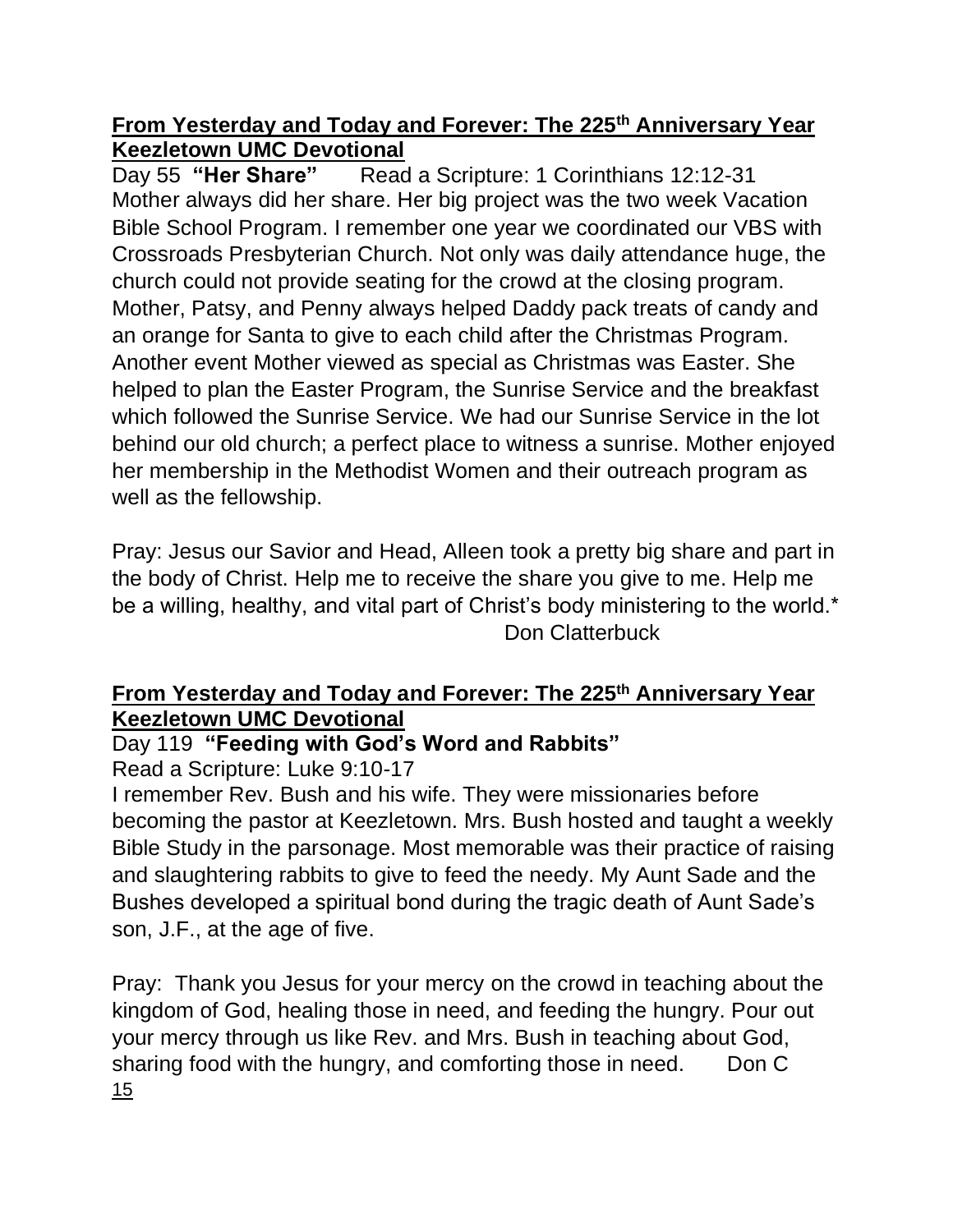Day 126 **"God Hears and Understands"**

Read a Scripture: Psalm 116

Mr. Wade Huffman was another pillar of the community and an exemplary church member. He was a quiet man of few words but when he spoke, we all listened. He loved the Lord and was a strong witness. Although he had difficulty understanding me, he had long talks with me. His effort and compassion helped to give me a sense of self-worth despite my handicap. Mr. Huffman was our school bus driver and he handled each child as though he or she was his own child.

Pray: Inclining-Your-Ear-to-Me God, thank you for hearing and understanding the deep cry of my heart and faltering words from my lips. You save, deliver, and deal bountifully with me. Let my ears be inclined toward others and give me understanding for where others need your grace.\* Don Clatterbuck

## **A COMMENTARY ON BLIND PEOPLE-- AUGUST 2016**

On Tuesday morning I was looking at television, and Dr. Phil came on. I don't care for his program, but he told what it was going to be, and I got interested. I am interested about blind people. Maybe you have heard me tell this: I knew a blind lady we called "Pipey" and she was my speech therapist. I liked her very much. She taught me very much. One word she taught me to say was, "you". This is how she taught me: she told me to say "ee" and then "oo" and then I could say "you" perfectly. The woman who Dr. Phil had on the show was a very nice looking lady, about fifty or older, but she said nobody accepted her, and she said that she always wanted to be blind, but she could not find anybody who would help her become blind. She found a professor who agreed to help her. She went to a store and bought some acid. The professor put drops of acid in her eyes. She yelled and screamed, but that was all she could do. Now she wants to see. That doesn't make sense to me. Her husband is blind, also, and he didn't think she ought to be able to see. Her parents disowned her. Dr. Phil told her she ought to go back to her parents and try to make up with them. That is all of the story. I think this is out of the question, myself. 16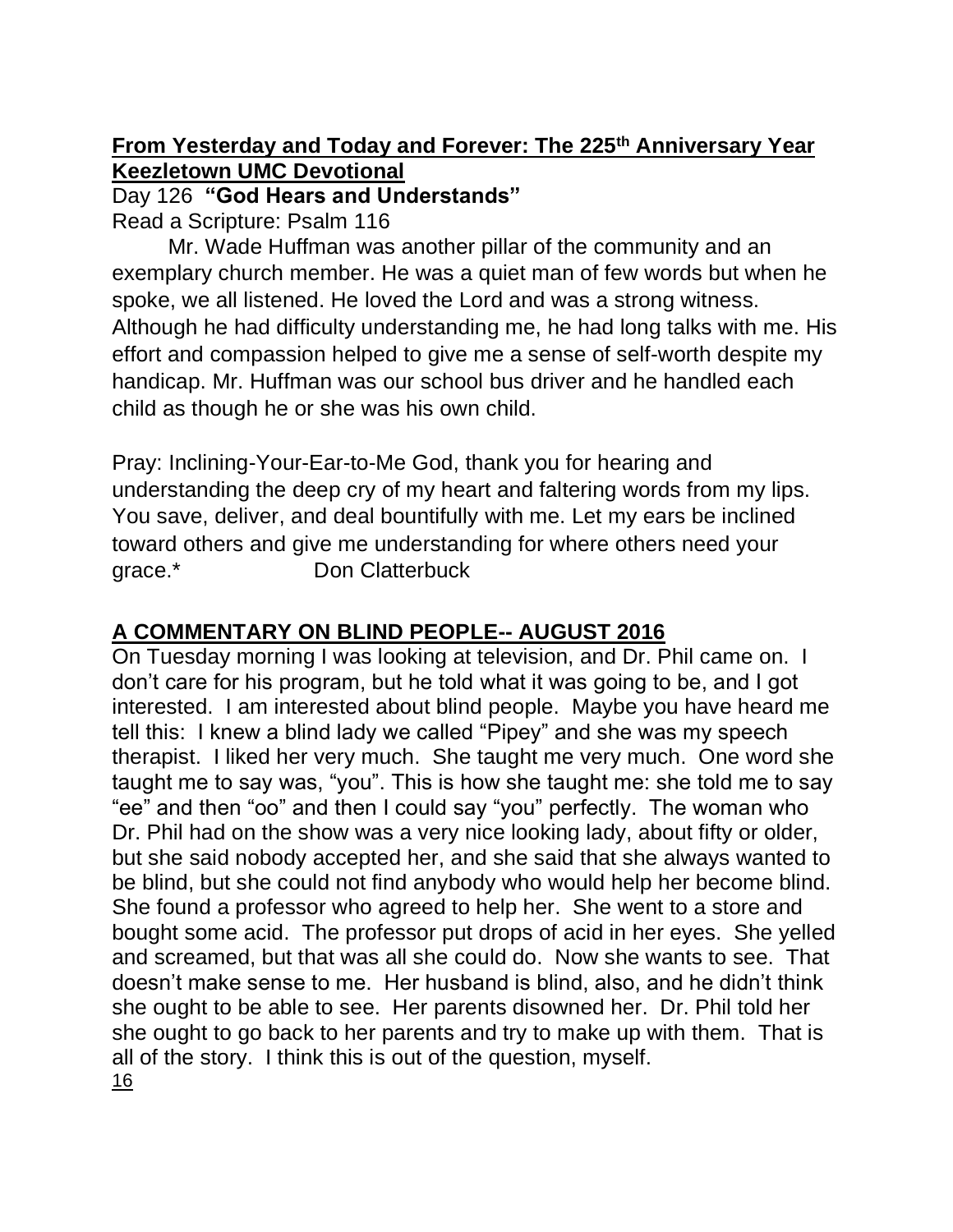Day 138 **"A Cloud of Witnesses"** Read a Scripture: Hebrews 12:1-12 Members fondly remembered include: Mrs. Keezle, Erma Cline, Lena Earman, Robinette Randolph, Mr. Wheeler, Mary Harris, Aunt Charlotte Coffman, Elton Armentrout, and Sam Hasler. Each contributed to the church using his or her talent. Other memorable moments at KMC include: each of our baptisms, Penny's solo during the Christmas Program when she was only six years old. She wore her new white satin dress bought by Mrs. Miller. Patsy and Bill's wedding, Penny and Dorsey's wedding, Mother and Daddy's surprise 50<sup>th</sup> Anniversary, Aunt Sade's funeral, Marhl Jr.'s memorial service, and Mother and Daddy's memorial services. My life has been enhanced and enriched by past and present members of the KUMC and I thank you for your kindness. To God be the glory! Pray or Sing the Hymn: "To God Be the Glory"

To God be the glory, great things he hath done! So loved he the world that he gave us his Son, who yielded his life an atonement for sin, and opened the life-gate that all may go in. *Refrain* Praise the Lord, praise the Lord, let the earth hear his voice! Praise the Lord, praise the Lord, let the people rejoice! O come to the Father thru Jesus the Son, and give him the glory, great things he hath done.

O perfect redemption, the purchase of blood, to every believer the promise of God; the vilest offender who truly believes, that moment from Jesus a pardon receives.

Great things he hath taught us, great things he hath done, and great our rejoicing thru Jesus the Son; but purer, and higher, and greater will be our wonder, our transport, when Jesus we see. (Fanny J. Crosby) Don Clatterbuck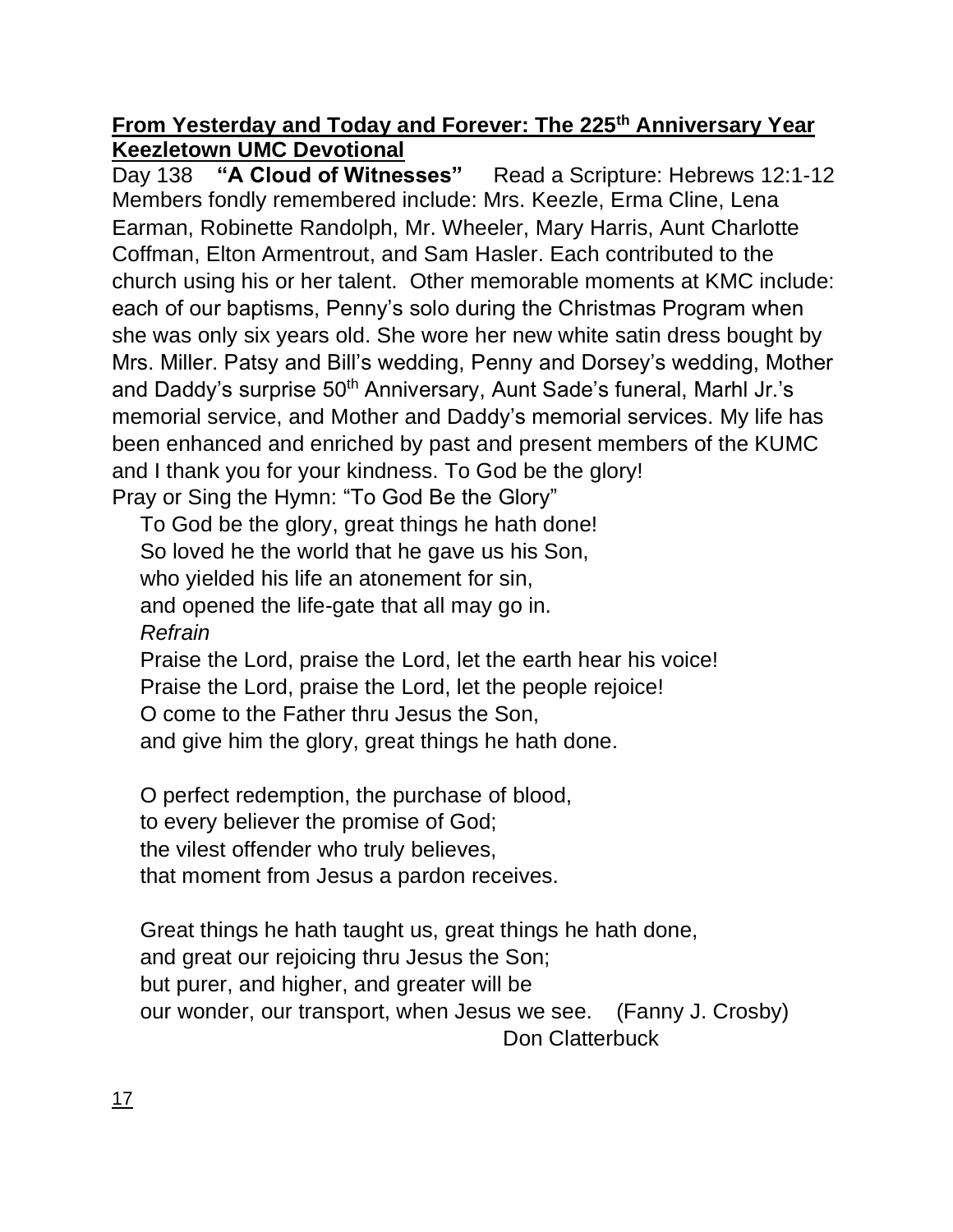#### **From Yesterday and Today and Forever: The 225th Anniversary Year Keezletown UMC Devotional** Day 163 **"Hanging of the Greens and Setting the Scene"** Read a Scripture: Ezekiel 17:22-24

Special programs and occasions is when my Daddy stepped up to the plate.

Additionally, he was Sunday School Superintendent, Sunday School teacher, choir member, and served on boards and committees. But his greatest challenge and joy was decorating for the annual Christmas Program. He cut greens from the mountain, cedars from local farmers' fields and gathered bittersweet berries from the railroad track. After he positioned the large mural across the front of the sanctuary he used the greens to create hillsides and the town of Bethlehem. He insisted on draw curtains for the stage using wire, a pulley, and eight white sheets. His final touch was the light board mounted at the back of the church. I remember watching all this transformation and witnessing the excitement of Christmas within our congregation.

Pray: Emmanuel our God with us, transform our hearts with your presence. Give us the Spirit of Christmas. Decorate and fill our lives with signs of hope, peace, joy, love, and Christ in our midst.\* Don Clatterbuck

**BIRTHDAY REFLECTIONS AUGUST 2016**: Dear Friends of the Church, Another year is past…older, older man! It was a nice day, and a friend got me my lunch! You know me! It was nice. I got twenty one cards, and a whole lot of friends wished me a happy birthday. Again, I don't know how I am so lucky. I don't think I am worthy of all this. My Lord has been so good, and He will be! Thank you again. I look forward to working with the church. Your brother in the Lord,

Don Clatterbuck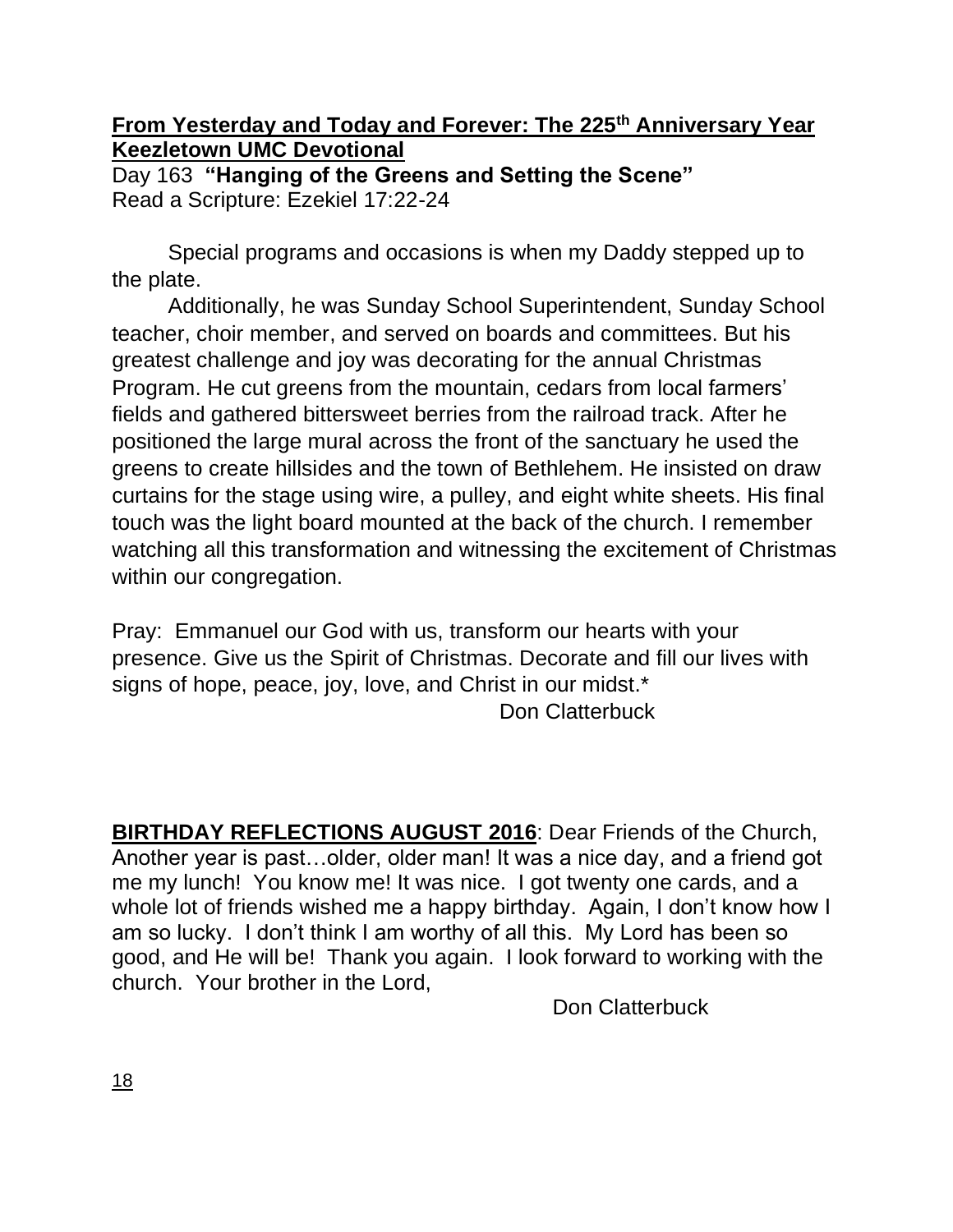## **SEPTEMBER 2016: A COMMENTARY ABOUT JACK VAN IMPE:**

Written to Mac Coffman, who asked to share with the church family: Brother Mac, I have a question for you? Have you seen Jack Van Impe? I see him on Channel 13 at 10:00 p.m. on Saturdays and 9:00 p.m. on Sundays (you may have to re-check those times). They call him "the walking Bible". He knows that Bible from the top to the bottom. He can quote everything. He can quote the verses backwards and forwards. He can tell you where everything comes from. He can tell you where we came from and where we are going. He can tell you why everything has happened and what is coming down the road. He can quote the Bible and tell you why and what. It is scary. You could tell this to the class. Thank you. I hope this will help somebody. Brother Don

**ABOUT THE OCTOBER 2016 HARVEST PARTY:** I want to thank the Lord for a pretty day. I also want to thank our 4 "chauffeurs", and all of our good cooks, and Joe: he headed up our cooks. Thank you for the cake walk. Thanks to all the people who came out. It was a great day. Thank you to the church. Brother Don

**JANUARY 2017 NEW YEAR THANKS**: Keezletown Church: Another year has gone, and we face another one. I want to thank our church for my gift: it's going to make me as big as a barn door—haha! Thanks for all of my gifts. All of you—all go overboard for me. I sure do appreciate them, and I thank you again. I hope I show it. I thank the Browns for delivering it. I thank you, Pastor Joel, for your calls. I hope I can help make this year a better one. Pray for me! Brother Don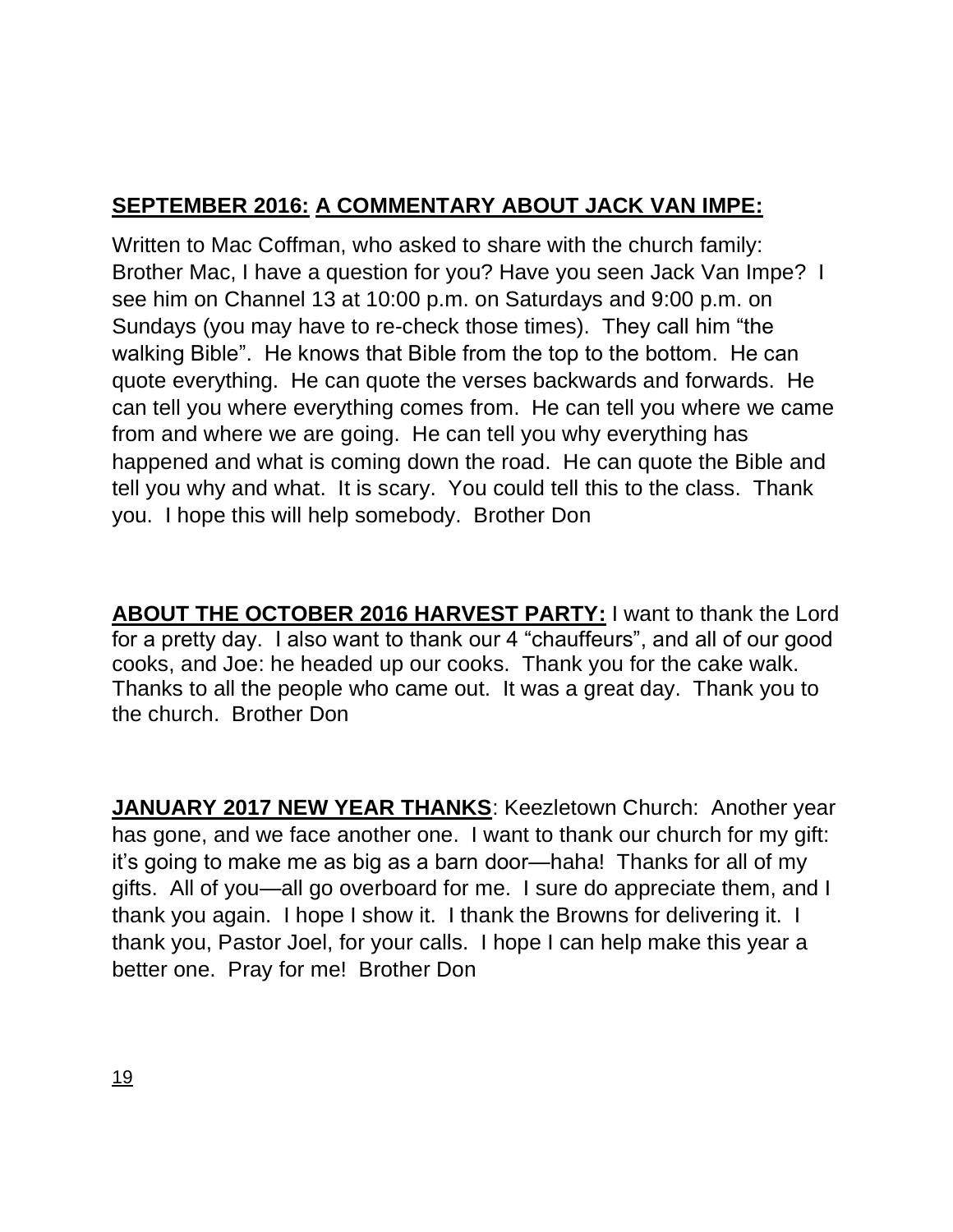#### **From A Christian Resolution: The Keezletown UMC 2017 Lenten Devotional**

April 14, 2017 Daily Readings: Joshua 9:3—10:43; Luke 16:19—17:10; Psalm 83:1-18; Proverbs 13:4

#### **"Working on Proverbs 13:4"**

After my father retired, he managed and operated the canneries at Keezletown (and Broadway) until the morning when he was fatally injured while driving his truck to Keezletown.

He would get up at 5 o'clock in the morning and eat his breakfast; then he would go over there and start the fires and get the steam up.

At about 8 o'clock, people would start to roll in. They would prepare their own food— all kinds: corn, beans, carrots, sauerkraut, and meat in the Fall. Also in the Fall, they would make apple butter, but they would get my dad to put in the sugar and the oil of cinnamon and "season it up" for them. Then he helped them cook the apple butter.

They would put the food in the cans and seal them up. He would put them in the cooker using a chain hoist and bring them up to temperature with the steam, then let off the steam and do it again. Later, he would hoist them out and put them in cold water until they were cool enough for people to take home. The food would keep for a long time.

For three or four years, I sold apple butter and applesauce in Harrisonburg so I would have my own money. One year, I sold a thousand cans. People would come to our house to pick it up.

#### **Prayer**

Our Father in Heaven, bless us in Your name, I pray. Bless our world. Bless our church and our Sunday School. Bless Rev. Joel. Bless Keezletown. Bless Mac as he leads us. We love You. You have our world in Your hands. Save our world in Your name. May Satan go away— he is nothing but a liar. In Your precious name I pray. Amen.

Don Clatterbuck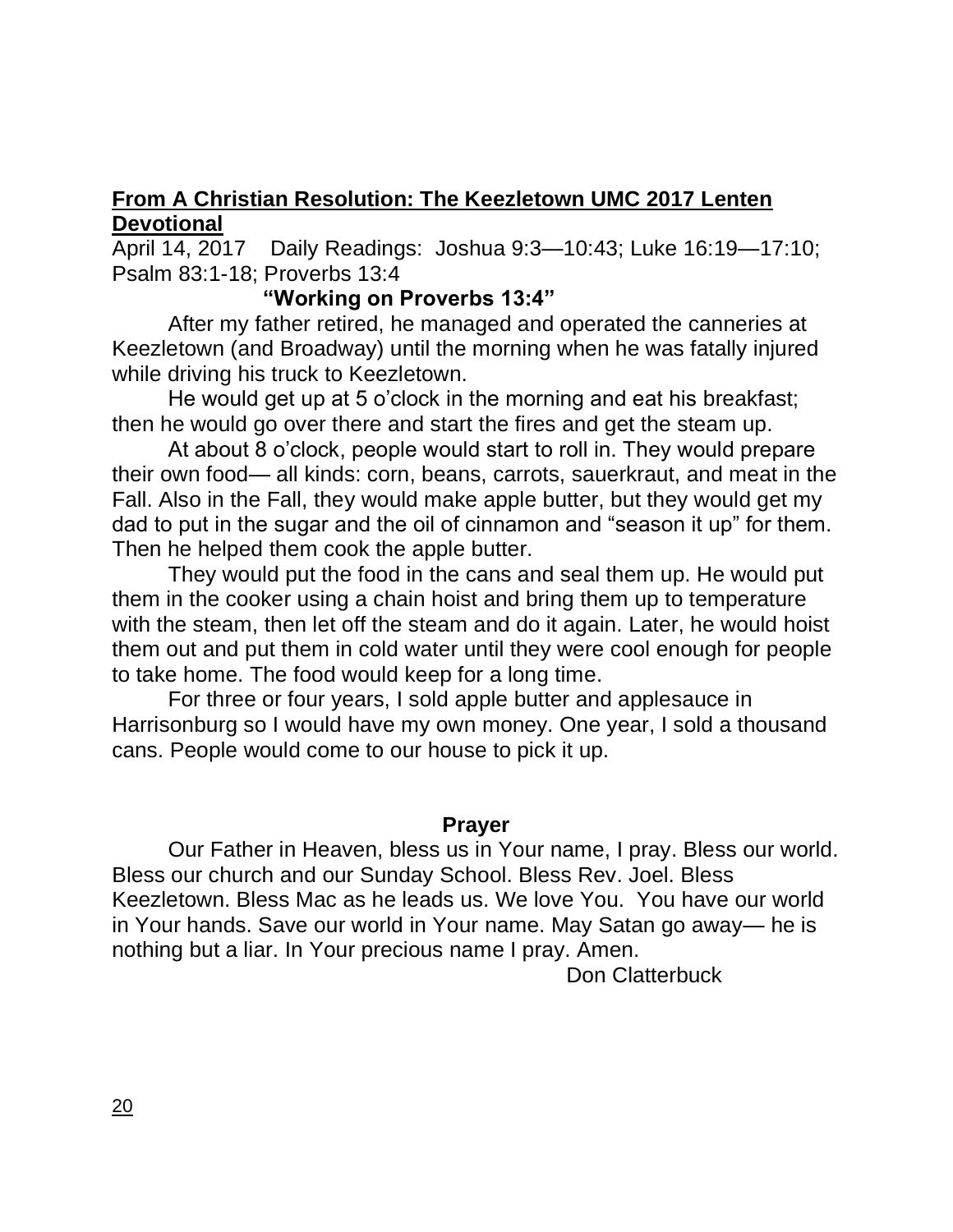

September 24, 2017

Picnic at Camp Overlook with Scott Dodrill,

not trying to spill Don on the uneven ground.

**2018 NEW YEAR THANKS**: Dear Church, to whom it may concern: Here, another year has passed. I want to thank the church for all the things you've done for me, and all of the cards! Like I've said before, I could not have done it without my church and Jesus Christ. I want to thank Mr. Brown, who delivered my presents. Also our preacher, Joel. Have a Merry Christmas. Your brother in the Lord, Don





Playing St Patrick at the UMM Supervising the raising of the Steeple Pancake Meal March 2018 in April 2018 with Brayden, Noah, Chloe, and Randy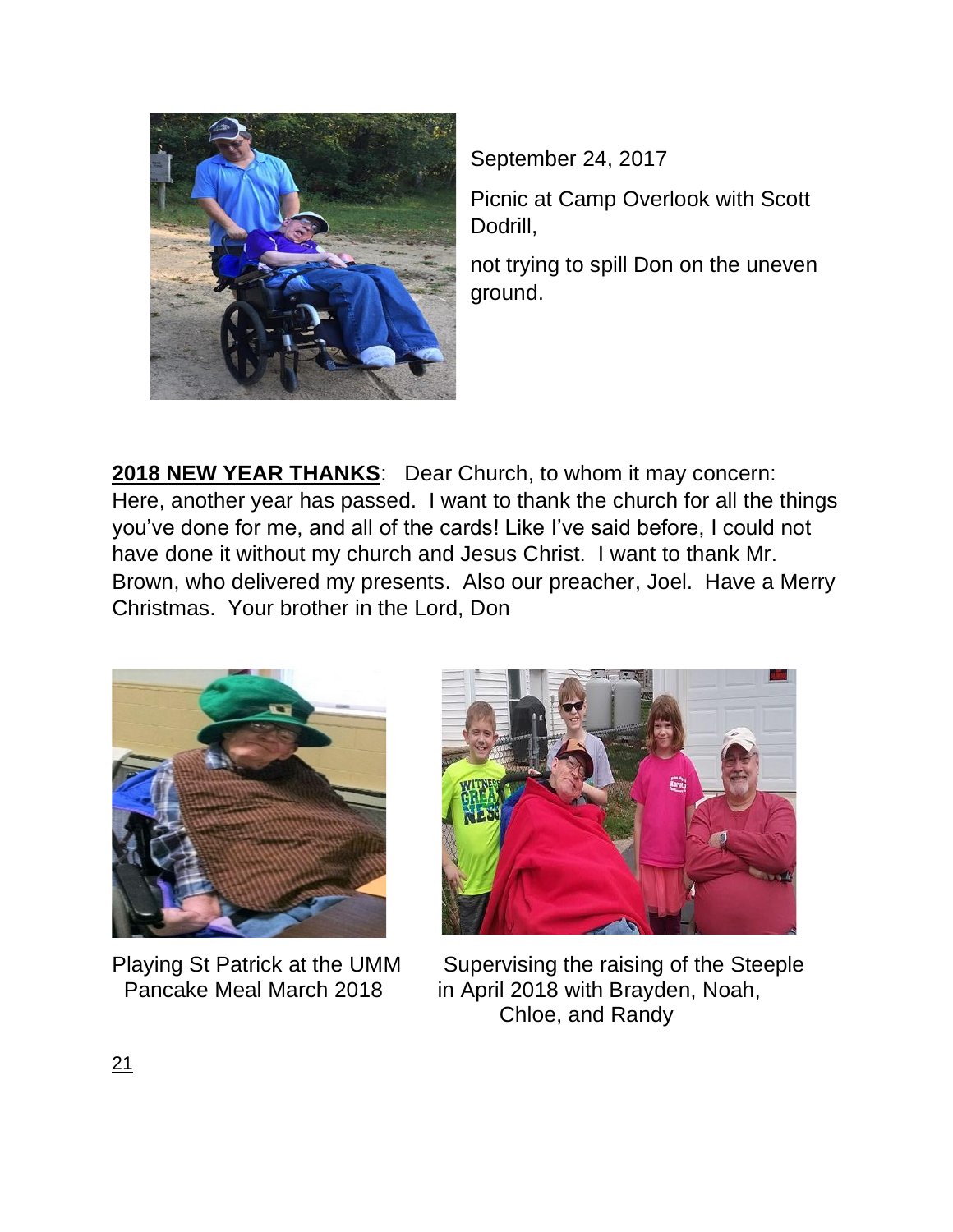### **AUGUST 10, 2018 WAS DON CLATTERBUCK'S 90TH BIRTHDAY—WE**

**CELEBRATE HIM AND HIS STORY** (as told by Don to Dan Bassett) Dear People, to whom it may concern: I am eighty nine years old. This is some of my life. I have cerebral palsy, but a good mind. When I was born, it was not like today. When people had a handicap, sometimes they put them back in a corner…but not my family…I did what they did. More or less, they were proud of me. Satan did not want me to live, but the Lord had a different idea (He was right!). This was during the Second (world) War and (I can't recall any dates—I am sorry). My doctor told my family to take me to Lynchburg. Of course, they were not going to put me there they knew that. We talked to the head man. He looked at me and could tell I "had a little bit". Ha! Ha! He looked at me and said, "For God's sake, don't put him here. He will lose what he has." Of course, I taught myself the little bit of education I have, and my family helped me. They did not know what was wrong with me—nobody knew. We heard of two doctors in the world, one of them in Baltimore, one of them in Florida. Dr. Phelps (sp?) was in Baltimore and Dr Casson (?) was in Florida. We got in our car and went to Baltimore. We went to Dr. Phelps' office .The nurse came out and walked by me. She acted like she was going to step on my toes. I don't know whether she or the doctor said, "He has cerebral palsy". That was the first time we knew. We came back. I don't know what we did, but we went on living. This was during the war. My father got called up to make parts of a gun. He went to Roanoke. I think he went to Viscose. We moved to Roanoke. We got called up to an office. Somehow they were involved with cerebral palsy. It tuned out me and my family got hooked up with them. The man's name was Mr. Chapman. They found me a teacher, a couple days a week. Her name was "Miss Bunny". When camp time came (Camp Easter Seal), I was too old, but they got me in there anyway and somehow. I thought I was hot stuff! We got up every morning and went out by the flagpole. Then we had breakfast. I forgot what we did all day. I had a boy taking care of me. His name was Harry Thomas. He was a good boy. He wanted his family to take one of the campers—he felt sorry for him—but they would not do it. I went to that camp for a couple of years. We lived at two different places in Roanoke, first we lived on 15<sup>th</sup> Street, then we moved down to the corner of Bullitt and 12<sup>th</sup> Streets (we bought that one). That was behind two churches. We bought our food at Kroger. We lived there a couple of years, on account of me. I did not like it, so we came back to the Valley. We sold that place and we got our money back. When we came back to the valley, Mom had not 22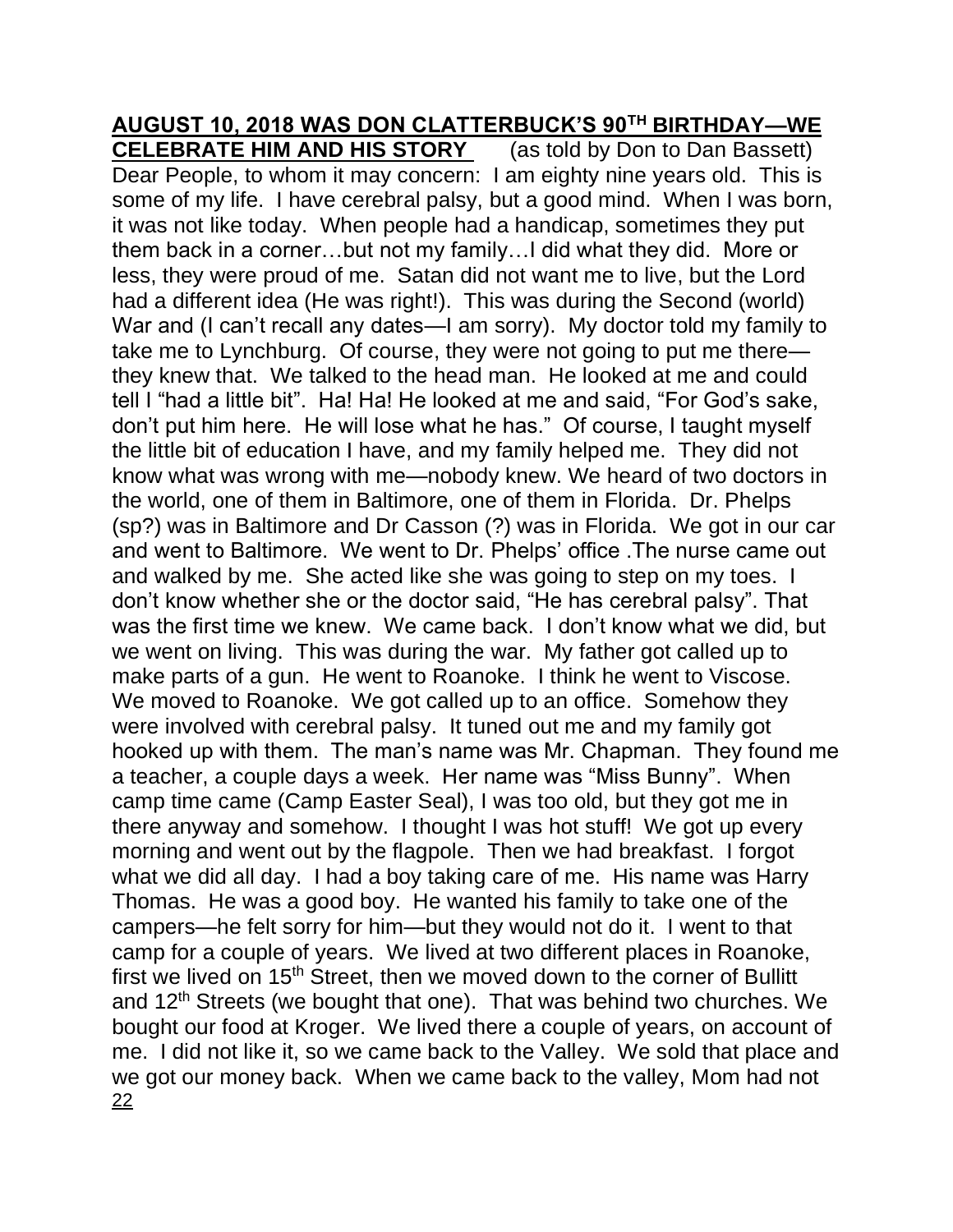ever worked outside the house. My Aunt Sadie asked her to come to Sunnyside (where she had already worked) for one day. My Mom became the dietician there for a while. When they got a real dietician, Mama and she were good friends. When the dietician wanted to go away for a week, she told Mama to "take over". When my aunt fixed food for the "everyday people", Mama would fix desserts for the diabetic people—they thought it was wonderful! It was during this time that our family met the Harris family: Hubert and Mary, and their children, Hugh, Merle, Jim, and Paul. When we were in Roanoke, we got in touch with Mr. Chapman. When we got word that Mr. Harry Thomas /"Tommy" (known from Camp Easter Seal) was going to graduate in the spring, Mom and Dad got in the car and went and talked to him. They liked him. So they came back, got in touch with that office in Roanoke and told them what they had found out about Tommy. The office hired him. They sent him, where for a couple of years he worked out of a couple of rooms in a big house on East Market Street, the Stonewall Jackson Inn, where dances were held. He had work every day. He was a good fellow. He knew what he was doing—at least I thought he did. As I said, we worked out of those couple of rooms for a couple of years. In the meantime, they gave us the coal bin down at the Main Street School. We cut that up into three rooms, and we put a restroom in too. Also in the meantime, we heard about a woman called "Pipey". She came here in the summer for two or three weeks, with a friend who lived out west of town. Mama went to see her. She was a smart cookie! Pipey was the head of the Home at New Market. Somehow, she gave that up and went to Florida. About the time she was going back, Mamma went to talk to her (west of Harrisonburg on Rt 33). She asked Mama if she would go with her to Florida. When they went back, they went on a train. When it was mealtime, they went into a car of the train, but it was an "alcohol car" (the "Saloon car"). They had a big laugh over that. I think Mama wanted to look over the place with me in her mind. In about a year and a half, Pipey came back to Harrisonburg, to our Center as a Speech Therapist, and she was a "gold mine". Of course, at this time, people didn't know about this kind of work. At the time she took us, I was at the head of the line. There were about three of us. She took us to clubs, all over. We went to Luray for one. I could not say "you". When she found out you could not say a certain word, she would write a tune. She would put the word you could not say into the tune. I will tell you how she taught me to say "you". She told me to say "ee", then "eee I oo". Now I could say "you" as good as you. That's how she taught everybody. 23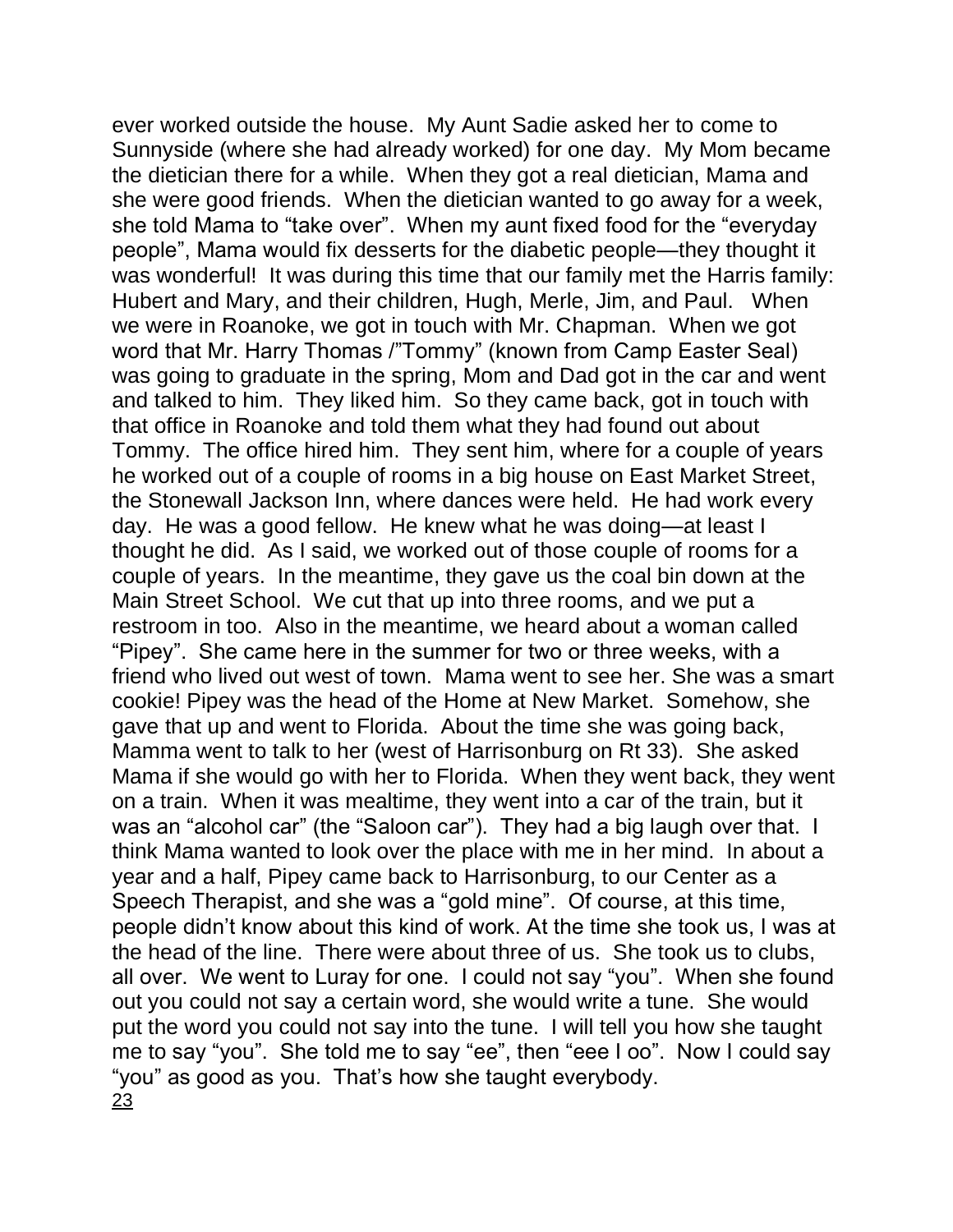And she was blind. She said she would wake up at night and think about stuff and write it down. And she could tickle the ivories! They hired a schoolteacher—her name was also Thomas—no relation to Harry Thomas, whom we called "Tommy". Tommy left because he wanted to be a doctor. We hired a man named Claude Chambers. He stayed about fifteen years. He came from West Virginia. He had a couple of children. I reckon, we had about twenty students, but that's just a guess. Mama was at Pleasant Valley at the time. We got up in the morning and did what we had to do. My sisters and brother went off to school. Mama and I went and got in the car, and she would drop me off in Harrisonburg and go on to work. Then she would pick me up at about three or four o'clock and take me home. Sometimes, Mr. and Mrs. Harris would bring me home at noontime. I look back now and wonder how Mama did that. About that time, CoHope came on the scene. In Harrisonburg, we had a doctor, Dr. Powell, and a lady. I reckon you would say they were the head of our Center. Our parents decided we should build a place of our own. We began to save money… I'm going to guess again—we had about \$15,000 saved us. I reckon, those two people thought they wanted that money. They decided to close us down. Dr. Powell and the lady went (somebody went) up to Woodrow Wilson and hired a woman, for the purpose of shutting down the center. I forgot her name, but she was a "hussy"—a devil—to me. I reckon she was what people called a therapist. In three weeks, our Center was closed down. She talked to Pipey and our secretary. I'm guessing again, here that they would keep her on if she would help them close it down—throw all the people out. Everybody was wonderful to me until the last. The secretary liked me. She fed me my lunch. I liked her. Her name was Sue Atkings. The lady from Woodrow Wilson kicked Pipey out, and it was all over. This was when CoHope came on the scene. Mr. Harris did not help any; he thought that closing the Center was a pretty good idea; he thought it would help CoHope, I disagreed with him. I thought both could help each other with the center. I was the first one to get in and the last one to leave. The woman from Woodrow Wilson put me in my walker and told me she was going to lunch, that she would be back. I've never seen her again, to this day. With CoHope, I was also the first day student and the last one to leave. For this year for the 90<sup>th</sup> birthday for me: I have had a wonderful life—a wonderful life my Father gave me from heaven. My mother and my Father gave me a good life down here, my brother and my two sisters, my church and my friends. Ninety years old! My church asked me to help 24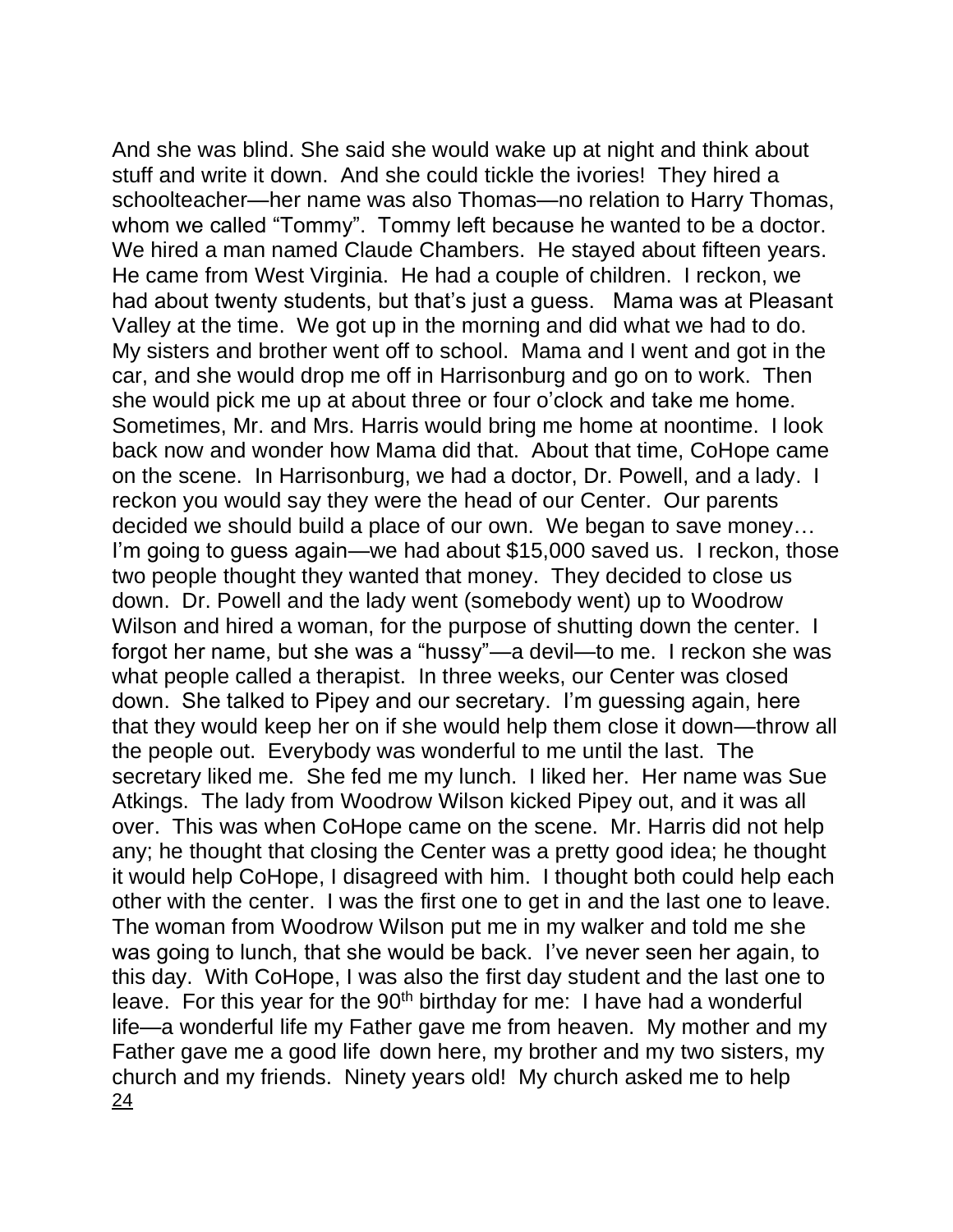serve Communion. I thought it was wonderful for people to think I was good enough. I thought that was outstanding, for me especially. I would like to do that again, every once in a while. I like Reverend Joel and my church, as you can tell. I like people and talking to them. I can't talk nearly as well as I used to. I reckon that is my condition. I'm sorry. I can't shake hands with people. I am sorry, sorry about that! I like to shake hands. I love you all, as you can tell. As you know, I hold an office—I should never have taken that. I had a wonderful birthday. Patsy, my sister, put on a feast at Mill Creek Church of the Brethren for us. She is something else—a wonderful gal! It was a wonderful feast! I could not eat; I had been to the dentist and he told me not eat anything by soft food for about a week. I had to sit there and watch all those people eat. It was a surprise. We had about forty people, I think. We had people from Texas and Georgia and Alexandria. I could not believe all the things I did in those couple of weeks. But, with help from everybody—I could not believe it—for an old man like me! I hope my people can get something out of all of this. I brought you all up to date on my party. Thank you for allowing me to share in the newsletter. God bless you all.

#### **DON SERVES COMMUNION TO THE CHURCH FAMILY**



Dear Church: I want to take the opportunity, again, to thank you for my  $90<sup>th</sup>$  birthday, for my family, and for all the other wonderful things. To top it off, I want to thank my Father in heaven. He thought I was good enough to allow me the opportunity to help serve Communion. Thank you. This is all I have to say for now. More will be following.

Don Clatterbuck

---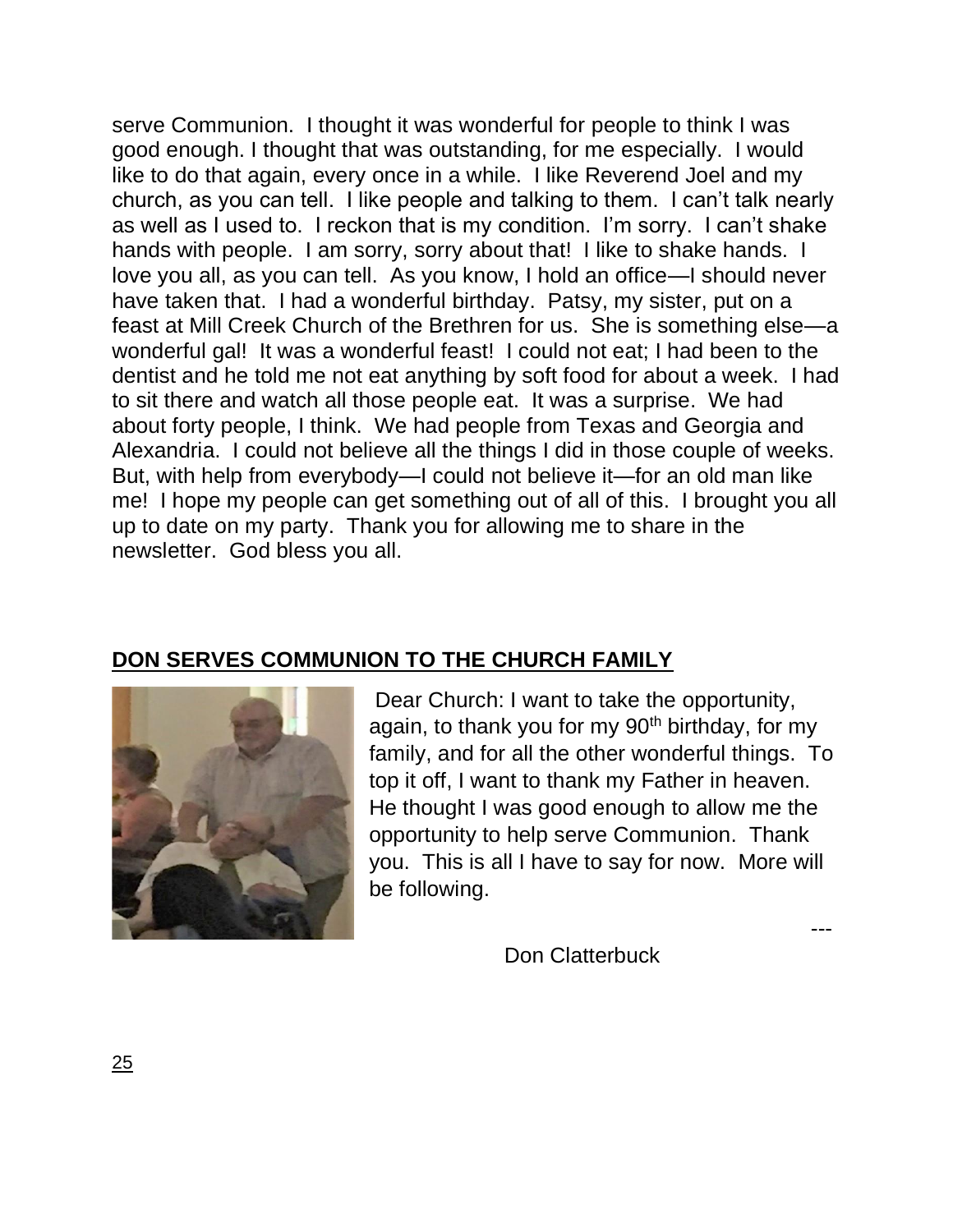

#### Hay Ride October 2018



Studying "Awaiting the Already" in Sunday School December 2018

#### **HAPPY NEW YEAR JANUARY 2019:**

Dear Friends of the Church, What else are you all going to come up with? I LOVE the little tree. Everybody else thinks it is pretty, and out of the ordinary. I could not live without my Christ, and you all in my church. I can't wait to see you all every Sunday. Happy New Year! I wish Pastor Joel and his family a Happy New Year. I will try to do better next time. Don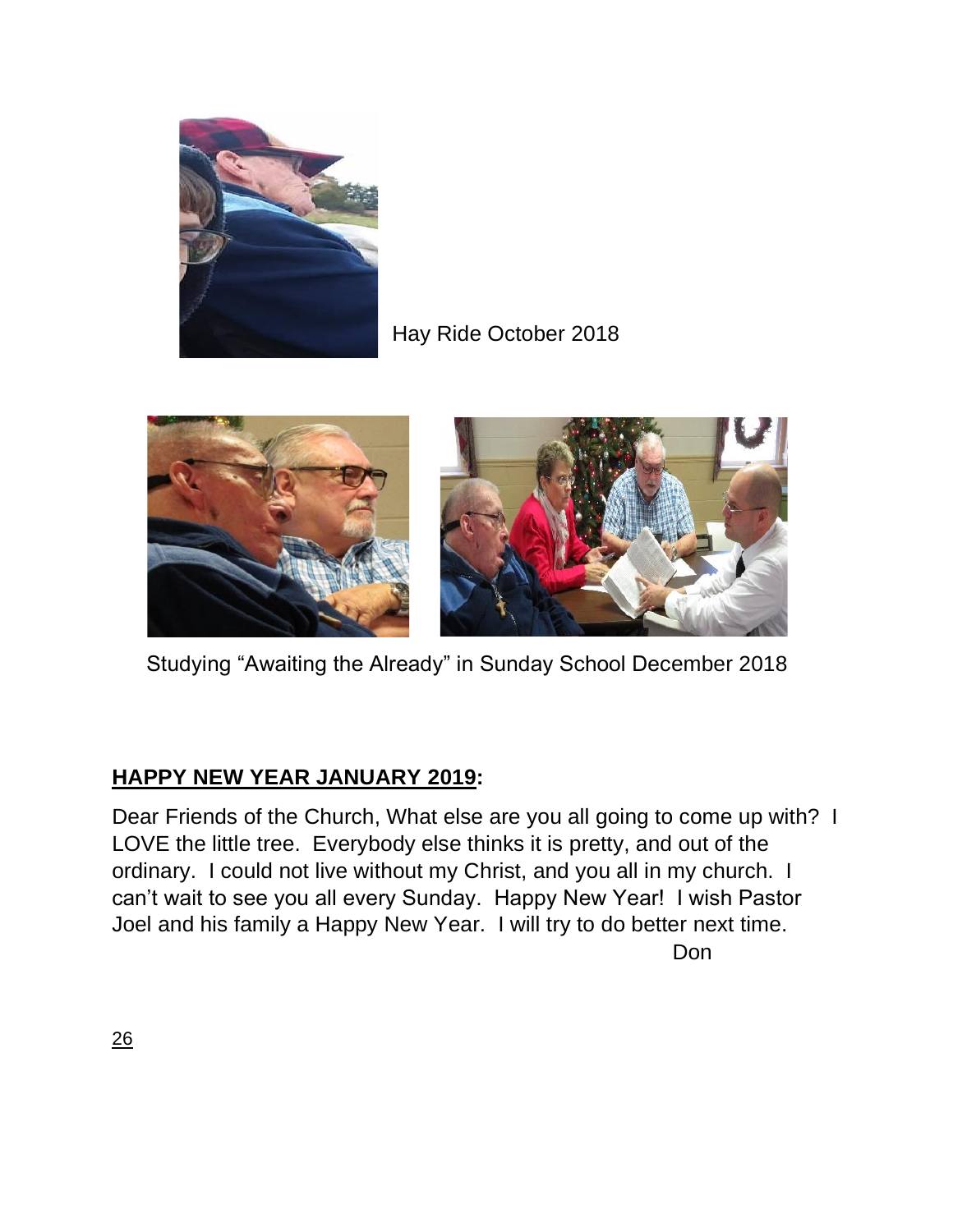## **DON WENT HOME TO HIS FATHER ON JULY 1, 2019**

Donald K. Clatterbuck, 90, of Penn Laird, passed away Monday, July 01, 2019, at Curis at Harrisonburg, where he had resided for the past several years. He was born August 10, 1928, in Rockingham County and was a son of the late Marhl William Sr. and Alleen Huffman Clatterbuck.

Donald was preceded in death by one brother, M.W. "Brownie" Clatterbuck, Jr. and one sister, Penny Patterson.

Donald attended South Main Street School in Harrisonburg, Co Hope School in Keezletown, Cerebral Palsy Center in Sebring, Fla. and Dr. Phelps Center in Baltimore, Md.

He was a lifetime member of Keezletown United Methodist Church and was a member of the United Methodist Men's Group.

Surviving are his sister, Patsy Sacra Rodeffer and husband, Charles of Harrisonburg; two sisters-in-law, Sylvia Clatterbuck and Faye Crowe; nephews, Randy Clatterbuck, Keith Clatterbuck, M.W. Clatterbuck, III, Greg Clatterbuck and Neil Sacra; nieces, Dawn Plowman, Cindy Schmidt and Millette Mills, as well as a number of great-nieces and great-nephews.

Funeral services will be conducted 11 a.m. Saturday, July 6, 2019, at Keezletown United Methodist Church with the Rev. Joel Robinette, Pastor Dan Bassett and the Rev. Jim Harris officiating. Interment will follow at Eastlawn Memorial Gardens.

The family will receive friends from 6 to 8 p.m. Friday evening at Kyger Funeral Home in Harrisonburg.

In lieu of flowers, memorial contributions may be made to Keezletown United Methodist Church, 1456 Indian Trail Road, Keezletown, VA 22832.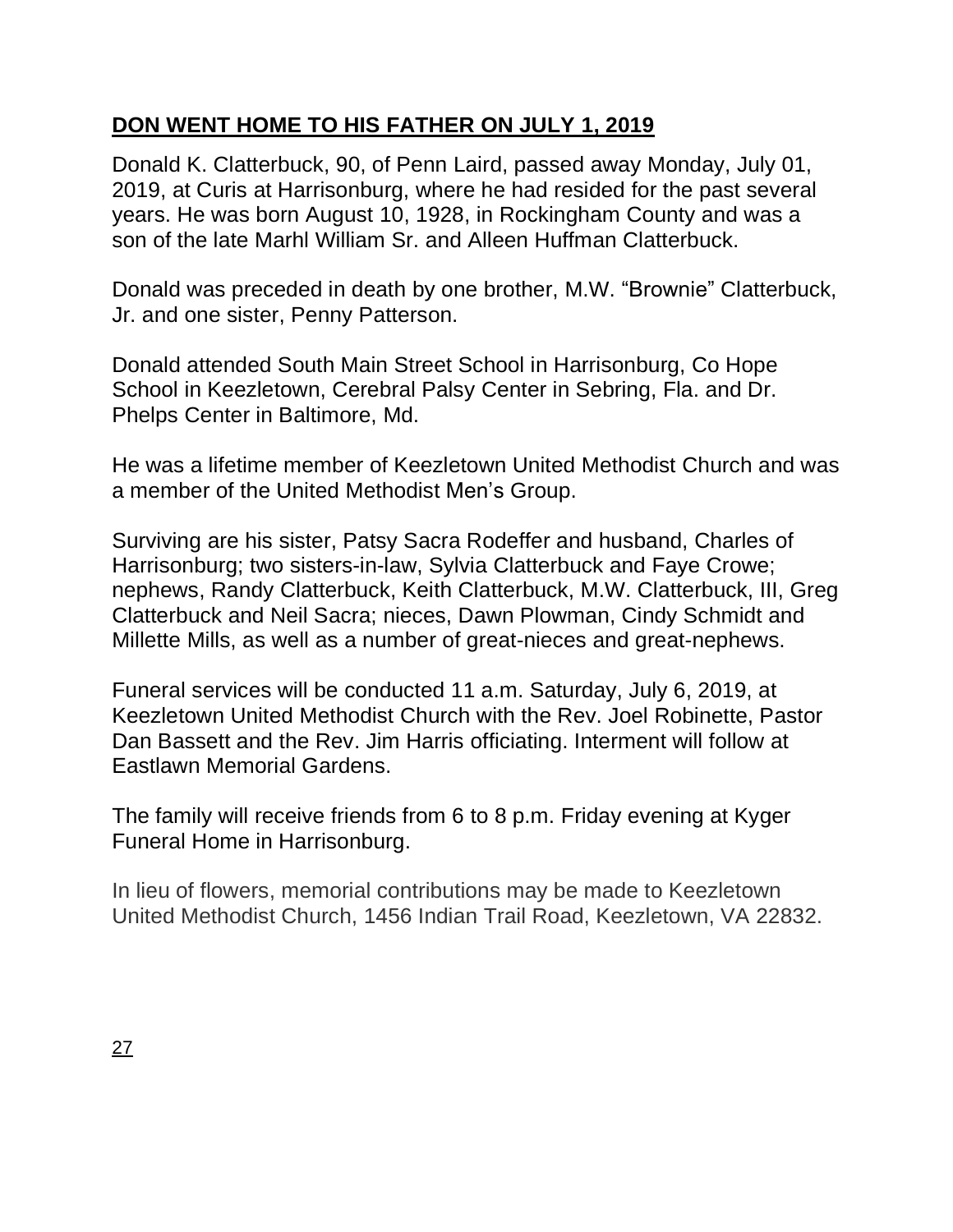**JULY 6 th DON'S CELEBRATION DAY**: We all gathered at KUMC to



better known just as **Don.** Don. As we entered the sanctuary, soft **hymns**, such as "Amazing" playing before Carol **took** over on the organ with Greeting and Word **Communist Contract of Grace before the choir** sang one of Don's **favorites**, "O Living God". Rev Dan Bassett led **With a strong and the use of the use of the use of the use of the use of the use of the use of the use of the use of the use of the use of the use of the use of the use of the use of the use of the use** how Don had many **Alternative Contract and Many 1989** "departments" that helped

him through life. There was the Department of transportation, of hygiene, of communication, of food consumption, and of spiritual matters. He was proud to have been in a few of these departments and had helped Don throughout a good portion of his life, especially when he wanted to write something. We then heard a taped version of "Slippers With Wings", which brought a tear to many an eye. It is the story of a little girl who could never run or play, and prayed every night for slippers with wings. When she went to heaven, she got her slippers. We could just imagine Don running in his "slippers with wings". Rev Jim Harris, another longtime friend of Don's, read from Revelation 21:1-7 and from John 14:1-6. Rev Jim then spoke on growing up with Don and his own brother Paul, who also had cerebral palsy, and the mischief they could get in to. The congregation then sang "Great Is Thy Faithfulness". Pastor Joel read Isaiah 52:13-54:12 and talked about how Isaiah prophesied the Savior's suffering for us. He then talked of how bravely Don suffered throughout his life with his infirmities, with the joy of the Lord in his heart, and how he shared that with all of his church family. A time for those who wished to speak of Don was given, and Neil Sacra came forward first to tell how much "Uncle Don" meant to him. He was followed by Randy Clatterbuck who called Don "an old goat"; then Scott Dodrill, who told his and Don's peacock story; Sharon Martin, who praised Don's spirit for everyone; Mac Coffman, who also grew up with Don and was almost part of the family, who talked about taking him places; and Carol Dillard, who praised him for always generously giving money to any project the church had going. She said she told him she was going to buy shoes with the money and he laughed. There was a big red ceramic shoe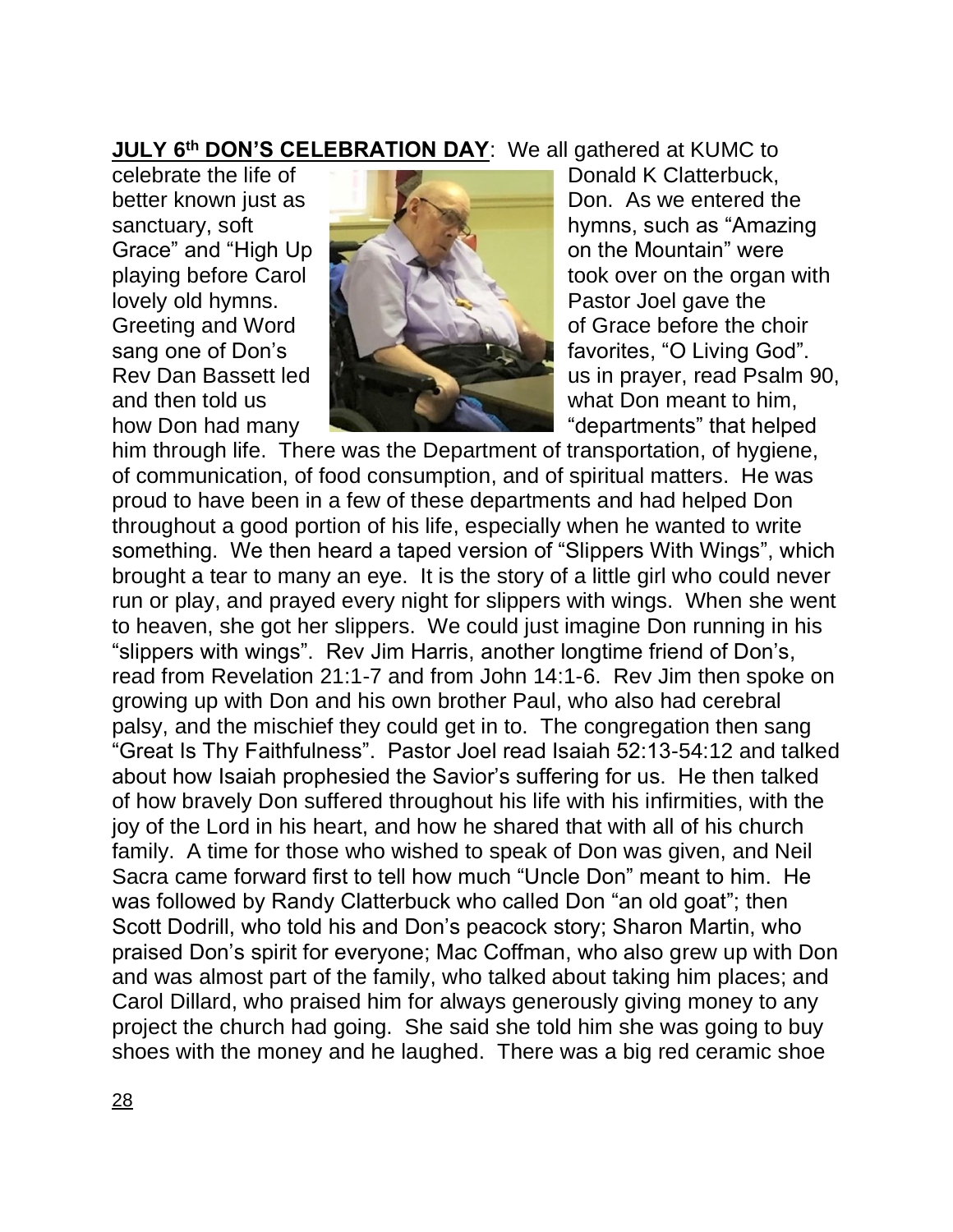sitting on the dessert table at the meal afterwards—he would have laughed. We were then led in a commendation, a prayer of Thanksgiving, and the dismissal to the cemetery, as "Going Down the Valley" played. Some of the men who made sure Don got to church and other places carried him to his final resting place. They were Dale Dodrill, Scott Dillard, Joe Liskey, Mac Coffman, Wayne Myers, and Scott Dodrill. All three Pastors officiated as a prayer was given, 1 Peter 3-9 was read, along with the 23rd Psalm, followed by the committal and blessing. The family greeted those attending before returning to a sumptuous meal provided by the church family at the church. Many stories and remembrances were shared, along with much laughter as we all tried to comfort one another and heal the void left in our hearts. Our consolation is that Don will never sit in that chair again, his words are all clear, and he is walking, and running, and probably creating all kinds of wonderful mischief in heaven for Jesus to laugh at.

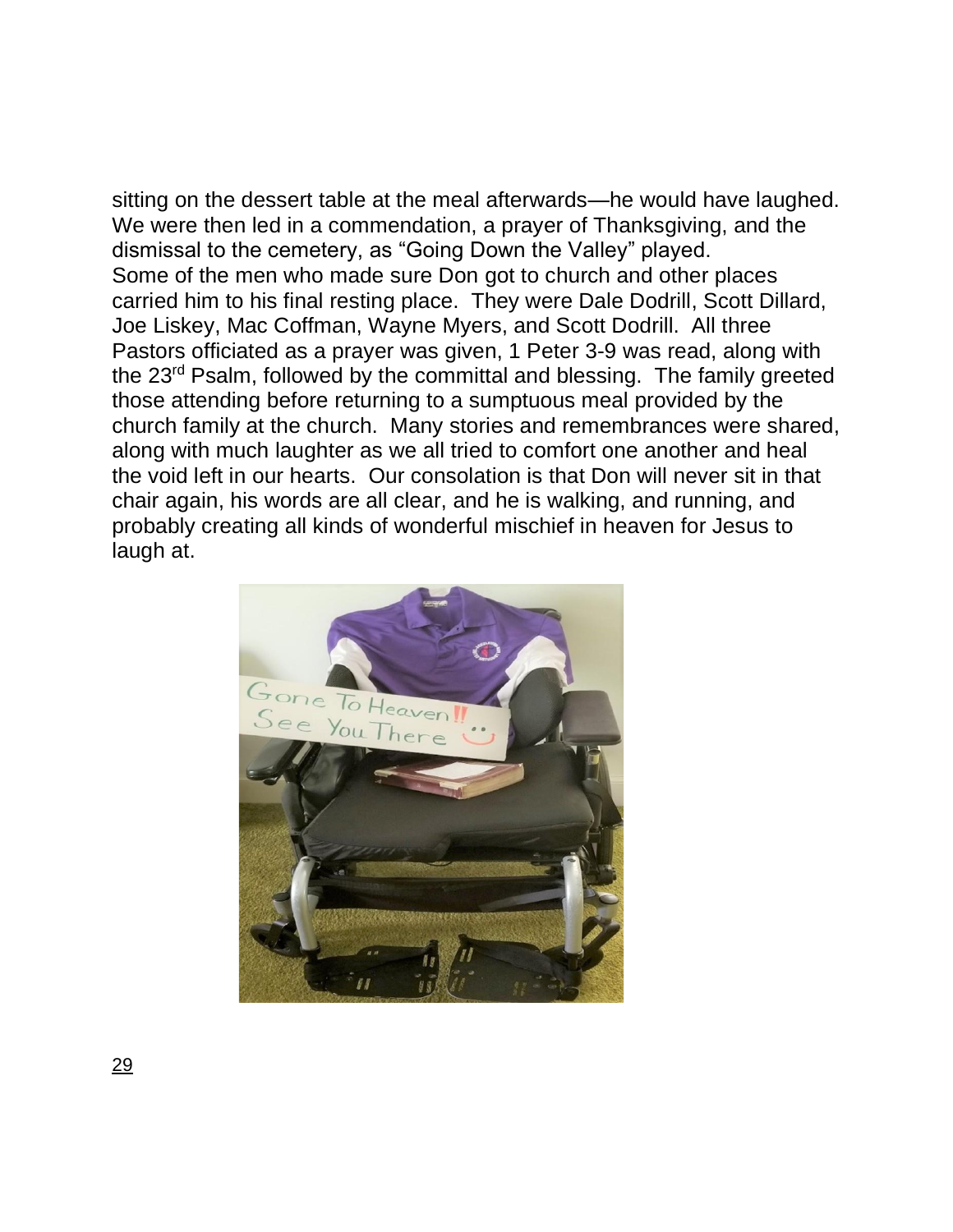## **MEMORIES FROM THOSE DON TOUCHED:**

Dear Mrs. Thomas (**Faye Hoover-Thomas**): It is so good to see you back. I know you had a bout, but the Lord has been wonderful to you. I know you realize that. You look wonderful. I know Ken was upset about you; he would come on Sundays and keep us posted about you. I know he is so happy to have you back. The Lord is so wonderful, as you know. I prayed for you every day, and I still do. I know you were so glad to get out. I just want you to know we are happy to have you back. Keep your chin up! I hope I will see you a lot more at church. May the Lord bless you and Ken. Your brother in the Lord, Don

Written August 2017: Dear **Kennis Armentrout**, I came to you for some help, and you gave it to me as best you could, and I thought it was the right way to go. I appreciate your thought. I appreciate that a whole lot. Kennis, I don't know if you know it or not, but we are kin to each other; your father and my father were first cousins. I knew all your family, your mother and father, and all your siblings. I used to live down at the foot of the hill, in a two-room house…the green house (they have built onto it). At that time, there were not but a couple of houses on that road. I don't know if you remember that or not. I saw you kids walking by to school every day. I am almost 89, in a couple days! Old man! Haha! We had a good time on Sunday, didn't we?! I appreciate you talking to me. I don't talk as well as I used to. It seems like people are afraid to talk to me. Since I got older, I don't talk as well. Well Kennis, I thought I would bring you up on my life a little bit. You have a nice family, and you are, too! I look forward to seeing you and talking to you for a long time. I appreciate you, and Thank You again. Your brother in Christ's name, Don

PS: I do not have an education. At that time, they did not have a law like they do now. No school like they have today. What I have, I manufactured for myself. I can't help that. I have gotten by very well. That is it!

Several years ago, I worked the polls on Election Day. One of the tasks I had was to help Don Clatterbuck vote. When Don arrived at the polls, I would take a single ballot and go to Don's vehicle. I would read the choices to him, one at a time. Don would respond with a "yes" or "no" and I would mark the ballot. Don was well-prepared and knew the person he wanted to vote for or for what issue he wanted to vote for or against. **Noland Suter**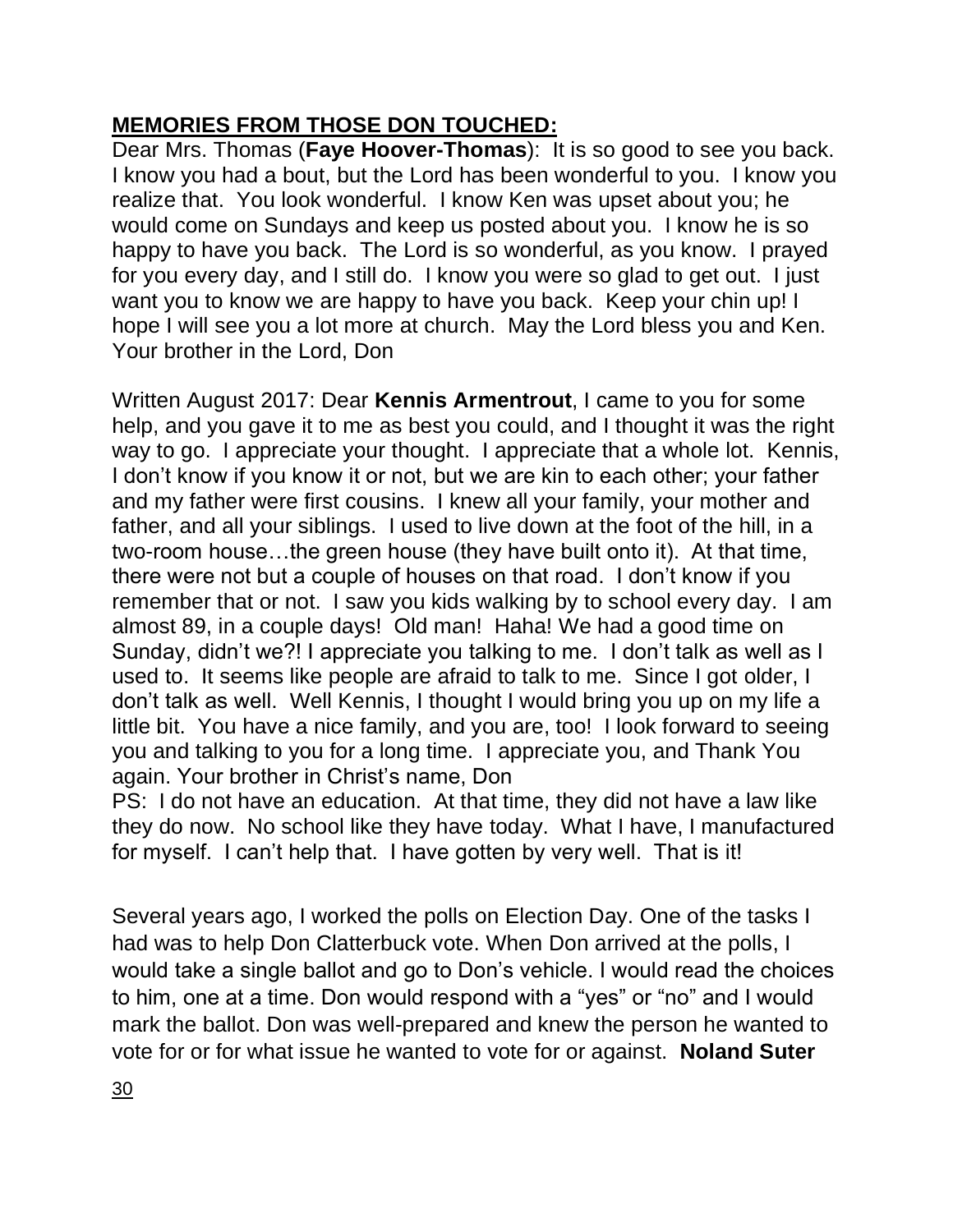From **Geraldine Armentrout**: On the day my mother died, I was having a really rough time. I was emotionally drained and my sister was being very unkind to me. I was sitting at my kitchen table, trying desperately to pray, but I had no words…I didn't know what to do. I picked up the phone and dialed Alleen Clatterbuck, and told her what was going on. She said "Don and I will pray for you" and hung up the phone. It wasn't two minutes later that I felt and saw a whirlwind swirling around me and an overpowering peace came upon me—I felt God thru their prayers. I was at peace and my sister never hurt me again. Thank you Don and Alleen.

From **Nancy Coffman**: When I first met Don I knew there was something very special about him. Even though he couldn't walk, use his hands, or talk well – I could see the love of the Lord shining through him. I could see how he looked at people, and how people loved him back. I watched little children go up to him and touch his hand and look up at him and smile, and he would smile back at them. It's hard to find an excuse for not going to church, when you see Don there every Sunday knowing that it wasn't easy for him to get there. Thank you to the dedicated men in the church that would take Don to meetings and to church functions. I remember going to see him at Avante to sing Christmas carols. As I was singing, I looked down and he was singing right along with us. He praised the Lord with his singing. I am glad to Lord put him in my life as he became a dear friend and brother in Christ. There was a time that Don went out of his way to show concern for me, which really touched my heart. His caring and concern for others was inspiring. Don would laugh when I would tell him when we get to glory, he and I would run a race. He surly was a man of God. Your sister in Christ, Nancy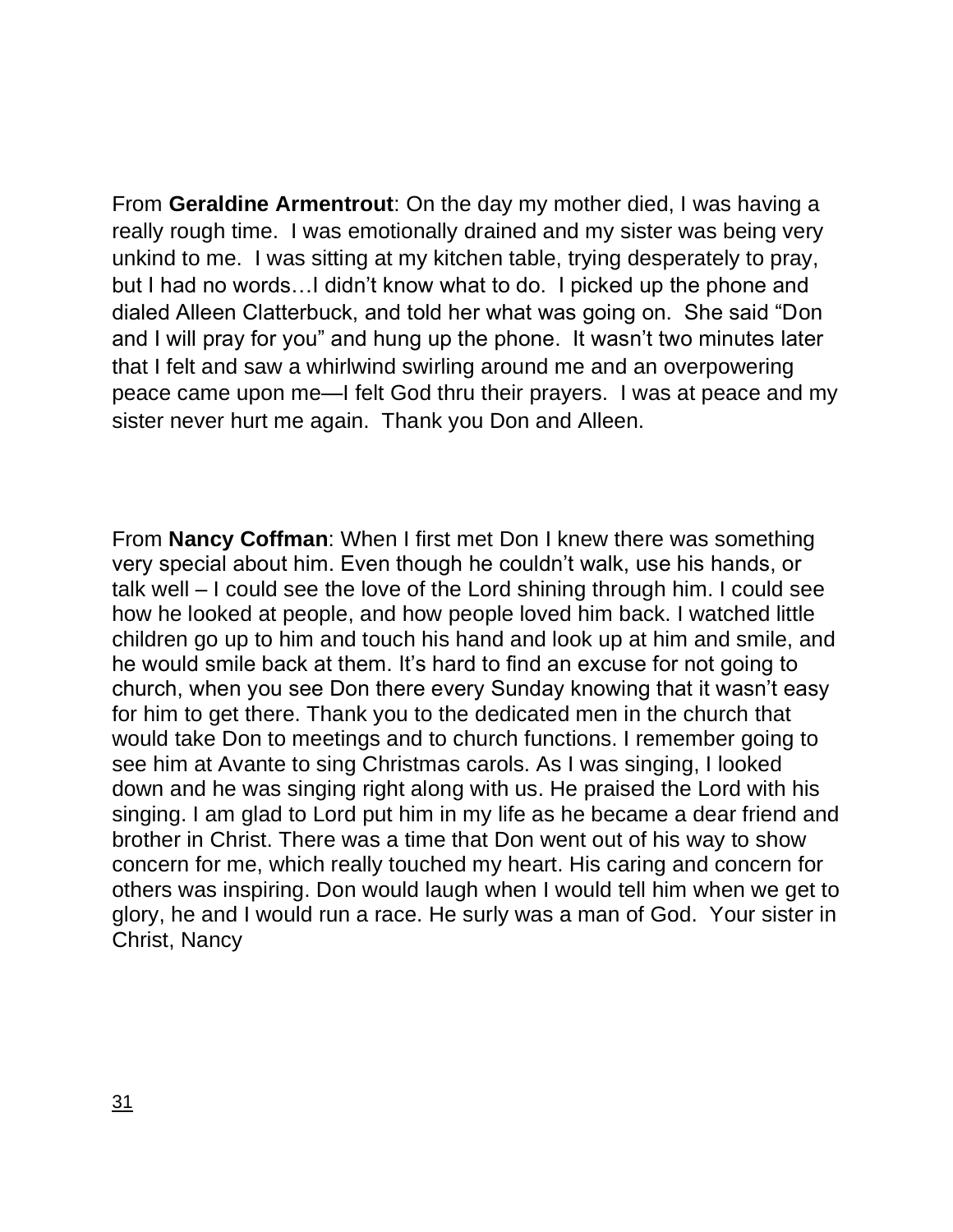From **Mac Coffman**: Don was a remarkable person. His mind and spirit worked at lightning speed. My mind was about 5 seconds behind his. When a preacher would make a spiritual point, Don would say "Amen". For me, it was 1001, 1002, 1003, 1004, 1005 – and then I would want to say "Amen" also. He was in tune with message. He was in tune with everything going on. At gatherings you could watch him observe families and friends talking and interacting. It was as though he could read between the lines. He was always patient with me in trying to communicate. I was feeding him at one of the meals where we had cornbread and chili. He would not eat either one! Until finally, after many attempts to tell me, I understood he wanted his cornbread on top of his chili. He always thanked me, whenever I had the privilege of helping him. He would say, "Good job boy". During one of our trips from town in his van, someone pulled out in front of us. I swerved, missing the car and said a word I wasn't supposed to. I look back at Don, his eyes were big as saucers and he said, "Oh my!" There is a good reason to put those straps on a wheelchair in a van. He was the best dressed and the most faithful man attending church. Don touched a lot of people. I am glad I was one of them. He loved the Lord. His life brought glory to God. I miss him. But because of Calvary, I will get to see him one day in a new body, in glory – and maybe my mind will be as fast as his. Don was my friend. Mac Coffman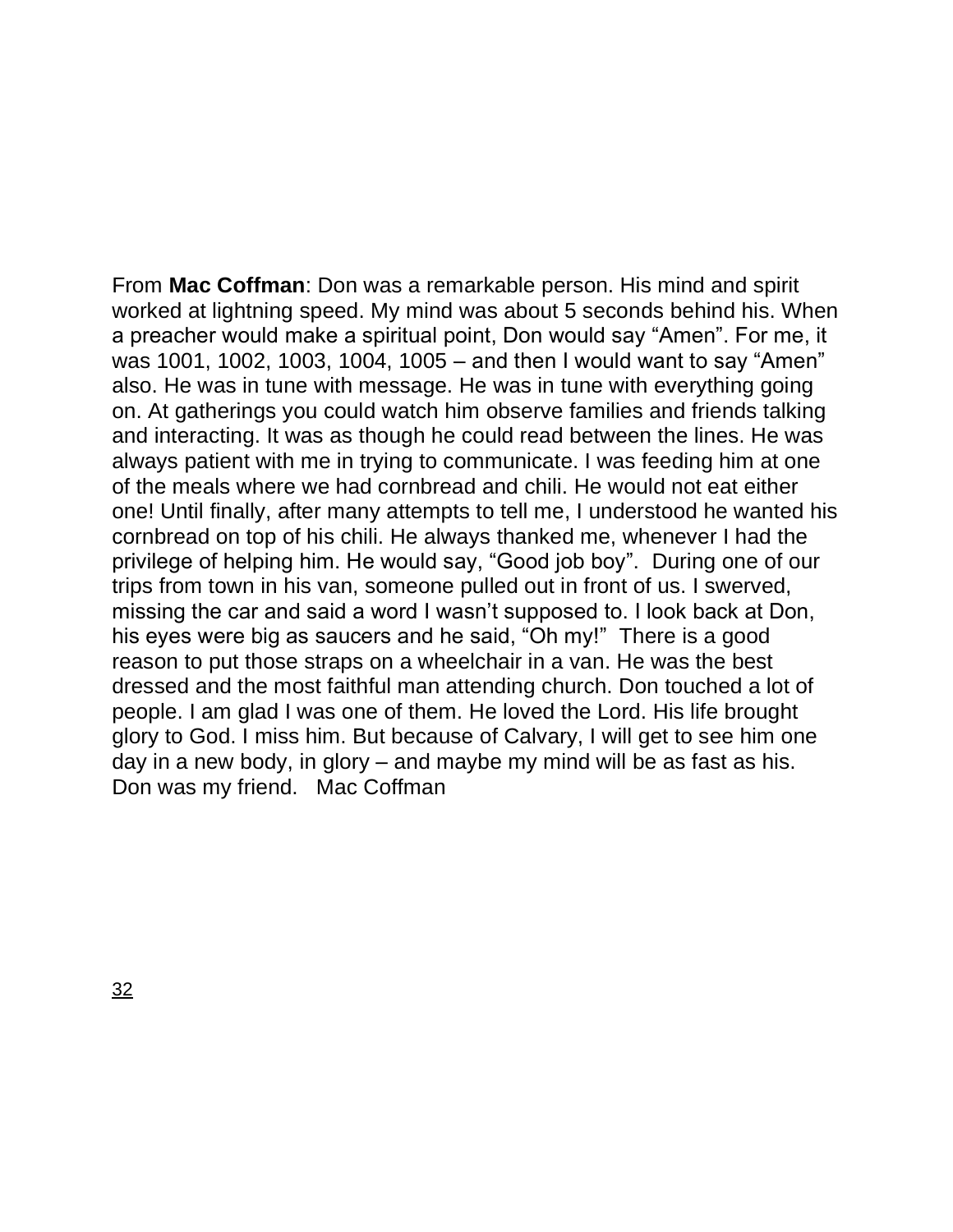#### **From Rev. Dan Bassett:**

Below from Bethel UCC Newsletter June 30 – July 6, 2019

My friend Don Clatterbuck died on Monday afternoon, and his family is following his wish to have Rev. Jim Harris, Rev Joel Robinette, and me take part in his funeral, this Saturday. Jim's brother Paul was a resident of Keezletown's CoHope School, where Nancy and her mother and I worked. That was also where I met Don, who was a day-student— always the first to get in the van in the morning and the last to be dropped off at his home near Penn Laird each evening. Don's family and the Harris family were longtime pillars of Keezletown United Methodist Church. Don was always faithful to his home church, and Joel comes latest in a long line of Don's pastors there.

If you have heard me speak at Bethel, over these dozen or so years, you will have heard about Don. You may have met him in person, too! He attended services at Bethel at least twice: once when I was ordained, and one Sunday morning during this past year. (There may have been one other occasion.) I could not fail to mention Don in sermons and conversation, because he has been such an inspiration and teacher to me for over thirty years.

In the category of Inspiration, here's the bottom line: If Don could achieve so much, love so many people and profoundly touch their lives, without being able to use his hands, feet, or a clear voice, what's my excuse? I started working with Don and the other CoHope people in order to make a little money to feed and house our little family. That crass and worldly impulse threw me into the light of amazing spiritual grace: Inspiration. Don and several of the CoHope folks were born into Cerebral Palsy, a condition in which the person's brain cannot control their muscles. Other CoHope people were dealing with Muscular Dystrophy and Polio, which caused them to experience similar symptoms. Being close to Don and the others gave me a front-row seat to the battle of the ages, in which the spirit strives to master the flesh. I don't have words to explain why I was especially drawn to Don other folks were more drawn to other CoHope people— but in Don we found a mighty warrior whose strength was in the spirit. Inspiration: when the spirit triumphs and takes control from the inside. When Jesus sent his disciples on their first mission experience without him along, he told them, "Whoever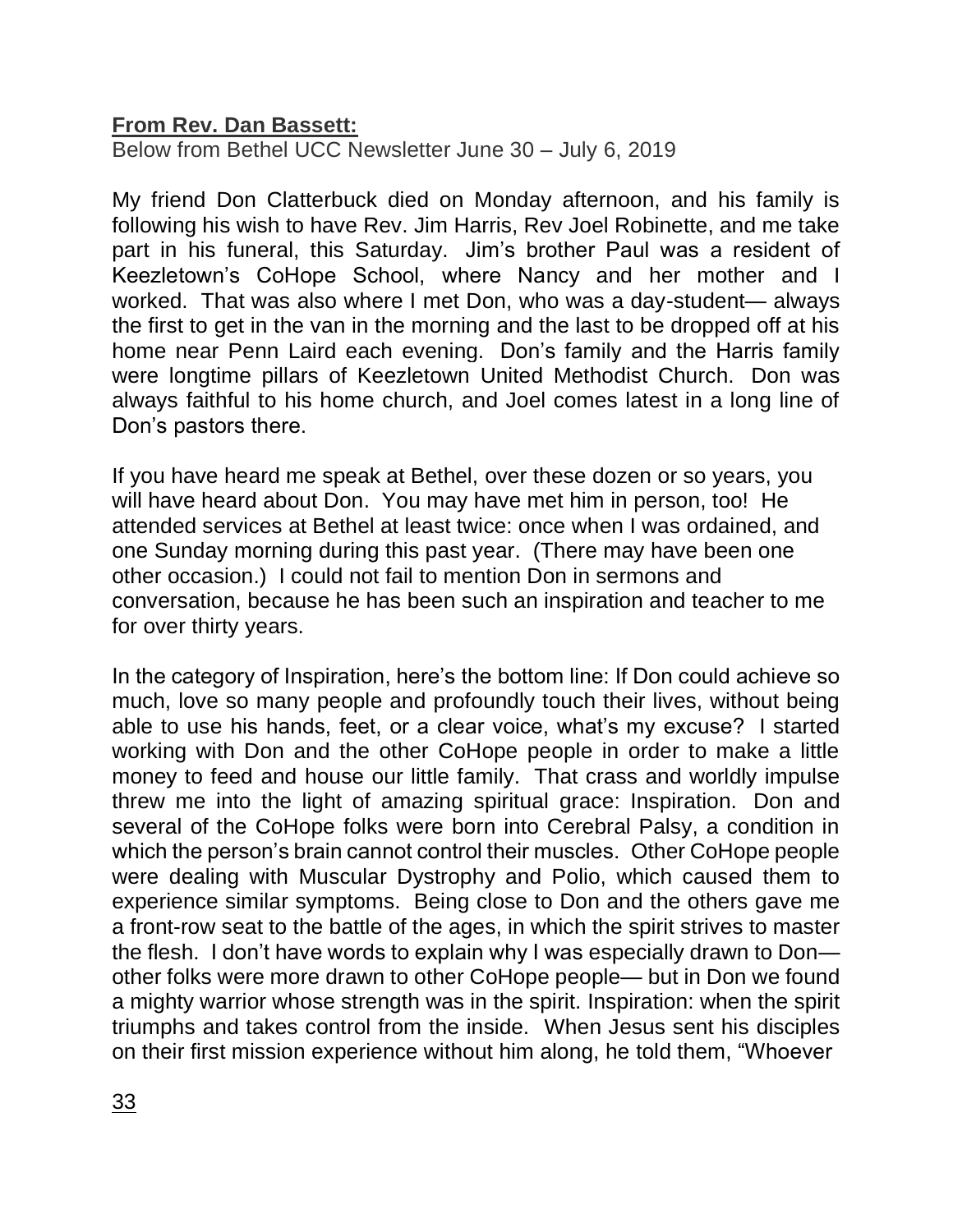listens to you listens to me, and whoever rejects you rejects me, and whoever rejects me rejects the One who sent me." - Luke 10:16. So then there is the category of Teaching. In good teaching, Inspiration is applied to the real circumstances of life. With Don in my life, it wasn't that Don explained a lot of information to me: rather, he applied Inspiration to his own life and he enlisted me (and dozens of other co-conspirators) in turning his dreams and schemes into realities. He didn't know everything, nor did he know how to *do* everything— but he did apply himself and all the resources he could muster, over and over again, to accomplishing his goals. Whether it was raising funds for Relay for Life or pulling out the stump of a tree he no longer liked, Don found ways to make things happen. He didn't make the candy Eater eggs or drive the tractor, but he persuaded others to use their resources alongside him to get things done. Even when I knew that Don was mistaken about facts or processes, his drive carried me along to apply my own knowledge, my circle of friends, money, transportation, etc., to his chosen task. So Don's teaching operated on a high level, getting the learner to grow in creativity and resourcefulness.

Don came up in a different world, when people who have disabilities were kept out of public goods such as schooling and access to buildings. For the sake of humanity and the nurture of every person, I will work so that we never go back to those bad old days. But I thank God that, in spite of all the unjust barriers, Don was surrounded by plucky, gritty people who made ways out of no way. They set up special schools, invented wheelchairs and walkers and ramps and lifts and many other tools of accessibility, turning the impossible into the routine. Along the way, Don himself became a model of godly spirit, pluck and grit. We will be blessed if we meet more folks like him. They are around. Luke 10:20: "Nevertheless, do not rejoice at this, that the spirits submit to you, but rejoice that your names are written in heaven."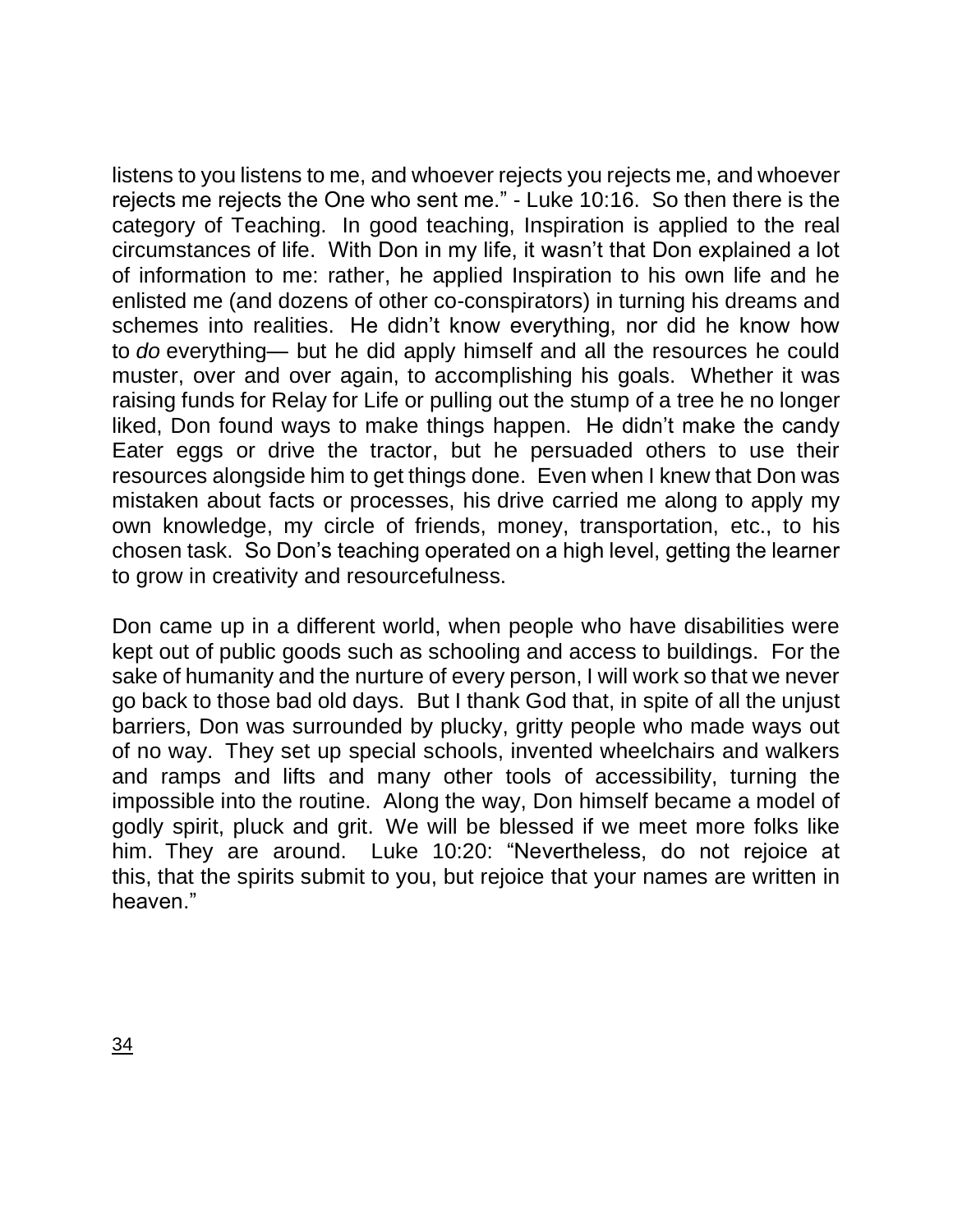## **REMEMBERING DON, BY PASTOR T JOEL ROBINETTE**

Don Clatterbuck's wheelchair has been sitting empty for a few Sundays in the back of the sanctuary. The chair is not actually empty. It has one of those purple Keezletown United Methodist Men shirts draped on the back. There is also a sign with a joyful and inviting message, "Gone To Heaven!! See You There" and it has a smiley face. Sitting on the seat is a Bible with a note on it that reads: May 8, 2012: Don completed reading through the Bible beginning to end. May 9, 2012 - began reading from the beginning again! On 9-3-13 - Completed the reading of the Bible. Will start at the beginning on 9-4-13.

Don kept up with people in our church who were going through difficulty and asked about them, prayed for them, and recruited people to write cards and letters to send to them. May we continue to pray for and care for one another with the grace of God.

Don needed help with transportation to get to most places he wanted to go. He recruited nephews, family, friends, and church to go along with him in his faith, adventures, and life. As Don traveled with those folks he shared his life with them and became closer to them. May we travel in the company of Christ and the gift of people around us to share the gift of relationships and life building community.

Don was at a majority of church functions I can remember that had food. When I was a college student the campus ministry I was a part of had a saying which was "food equals fellowship." Don was ready for food, yes he was, but he was always ready for fellowship and relationship. When each person is a unique gift and creation of God we are surrounded by the rarest and most precious gifts. Don was one of those precious gifts of God and so are each of us. Let us build each other up in the grace of God, and maybe have some dessert while we're at it.

Don got through his Bible many times, had Bible studies with others in his home, got up early for Sunday school with teaching on the Bible, and went to worship with preaching on the Bible. Don kept going with God and others through his whole life and I think one reason might be is because Don had his eyes on God's promises. God promises to be with us especially in Jesus Christ, the gift of the Holy Spirit, and when people gather together in Christ's name. Don experienced some of the promises of God's grace here on earth and has gone on to an eternal home with God's transportation committee of Christ's grace, the Spirit's power, and the community of the church. May we keep going, too, loving God and loving others and see Don there! Pastor Joel 35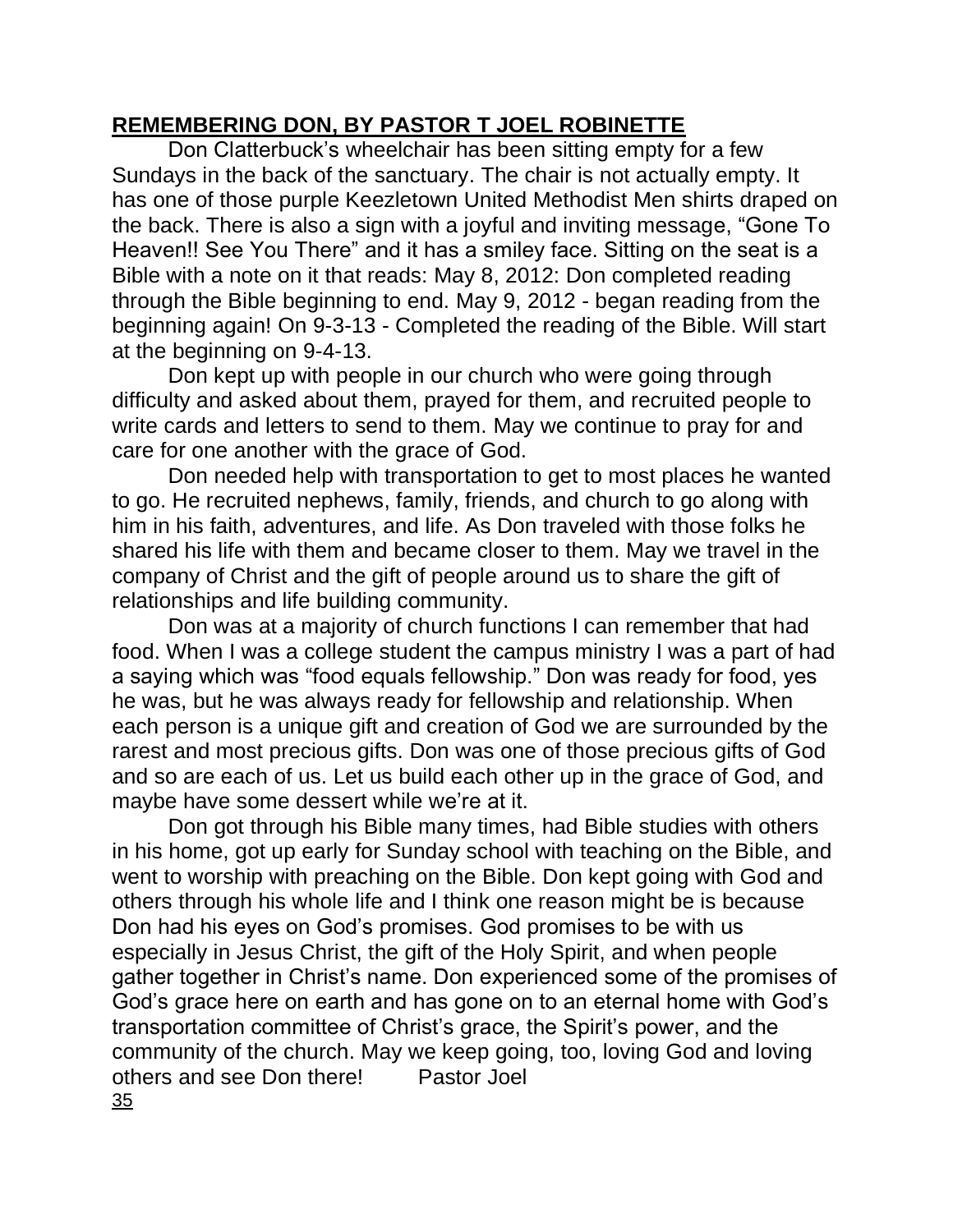#### **MY TRIBUTE AND THANKS TO DON** (by Diana Davis)

Today we said goodbye To one we loved so dear. Our hearts were filled with sorrow-- Heaven let out a cheer.

His parting was peaceful and calm, As the angels brought the light, And he entered that Pearly Gate With all his family in sight.

Before he raced to meet them, He was greeted by another-- The one who stood beside him, His lifelong friend and brother.

As Jesus took him in His arms And held him oh so close, Don held on to this one-- The one He loved the most.

Heaven let out another cheer. He can run and he can talk. He's whole again as he should be, On golden streets he'll walk.

Run free, my friend-- Your journey's done, Your battle is now over, Your victory is won. -dld

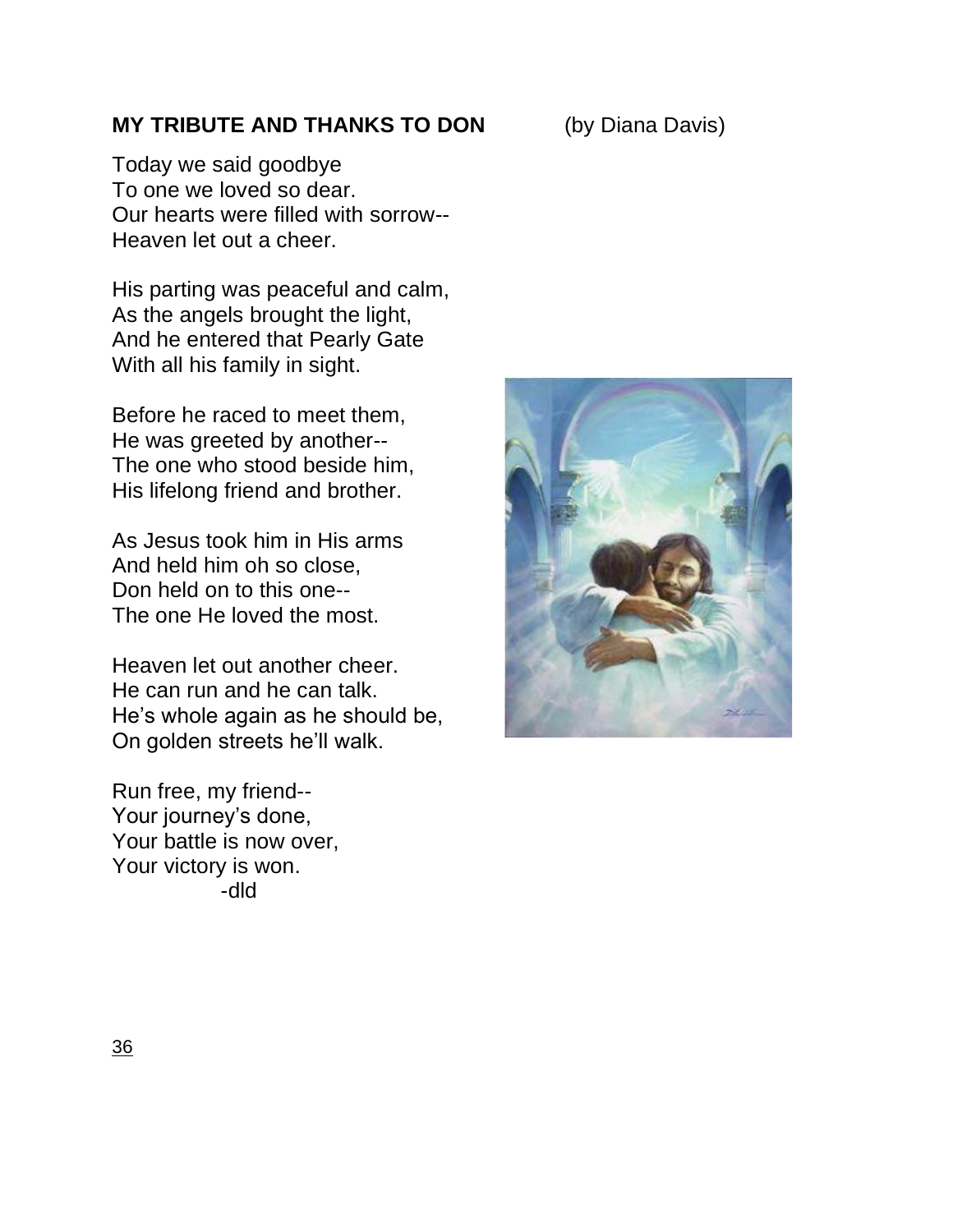## **THE KUMC FAMILY'S TRIBUTE TO DON:**

Would you miss hearing his "AMEN" during the sermon? Would you miss seeing his wheel chair in the back of the sanctuary? Would you miss

seeing the maroon van in the parking lot letting us know he's here? Would you miss kidding him about how much he eats when we have a meal? Would you miss getting uneasy every time he gets choked while you are feeding him during one of those meals? Would you miss getting in his shirt pocket to get his offering that you know will always be there? Would you miss his laughter? There is a light in that corner of this sanctuary. It's been there for quite a



while, and thru the years, it's become brighter and shown on more and more people. You can't walk past him without saying Hi or smiling.

Don, you are an extraordinary individual. God made you unique to serve Him…and that you have done. Your strength of faith, your love for all you meet, and your extraordinary way of letting everyone know that God loves you and us, are an inspiration to us all. God has blessed you, but He has blessed us all more, for knowing you.

**You ran your race; you won your victory; you were a good and faithful servant. Wear your golden crown, and your silver slippers, and run, Don, run. Until we meet again, hug Jesus for us**.